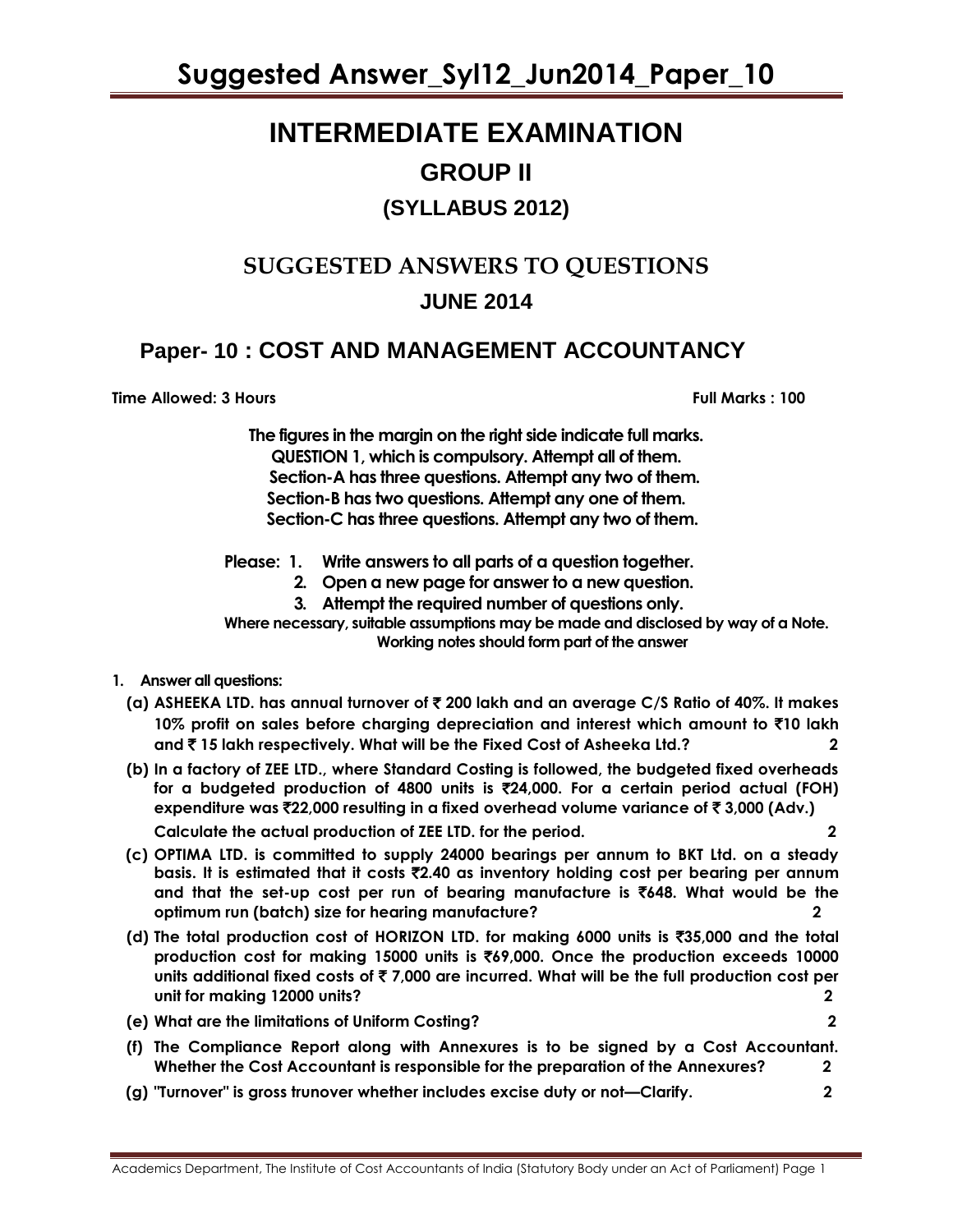- **(h) What is Temporary Monopoly? 3**
- **(i) The cost function of a firm is given by the following equation:**

$$
C = 300x-10x^2+\frac{1}{3}x^3
$$

**Where C stands for Cost and X for output.**

**Calculate output at which marginal cost is minimum. 3**

#### **Answer:**

| 1. $(a)$ |                                                                                                   |             |
|----------|---------------------------------------------------------------------------------------------------|-------------|
|          | Profit Before depreciation and Interest                                                           | ∶ ₹20 Lakhs |
|          | Less: Depreciation and Interest                                                                   |             |
|          | $(10 \, \text{l}\, \text{d}\, \text{k} \text{h} + 15 \, \text{l}\, \text{d}\, \text{k} \text{h})$ | ₹25 Lakhs   |
|          | LOSS                                                                                              | 5 Lakhs     |
|          |                                                                                                   |             |

 Contribution = Fixed cost + Profit Or 40% ₹200 Lakh = FC + (-50 or FC = 80 +5= 85 Fixed cost of Asheeka Itd. : ₹85 lakhs

- (b) Fixed Overhead volume variance =  $\bar{z}3,000$  (Adv) : Budgeted Fixed overhead – Actual Production × Std. rate = 24,000 –Actual Production  $\times$  (24,000  $\div$  4,800) Hence,  $3,000$  (A) = 24,000 – Actual Production  $\times$  5 Actual Production for the period :  $(24,000 - 3,000) \div 5$  $= 4,200$  units.
- $|c|$  EBQ  $=$  Optimum production run (batch) size: = Annual cost of storingunit 2 ×setup cost per batch × Anual demand  $=\sqrt{\frac{2 \times 2,4000 \times 648}{2}}$ 2.40  $\times$  2,4000 $\times$ 6  $=$   $= \sqrt{1.29,60,000}$  = 3,600 Bearings (d) At 15,000 units total cost is ₹62,000 [69,000 – 7,000] At 6,000 units total cost is  $\overline{535,000}$

Variable cost per unit =  $\frac{62,000-35,000}{15,000} = \frac{27,000}{0,000} = ₹3.00$ 9,000 15,000 6,000 Fixed cost = ₹35,000 – (6,000 ×3) = ₹17,000 Therefore, Total cost for marketing 12,000 units =  $(12,000 \times 3 + 17,000 + 7,000)$  $= ₹60,000$ 

 $Cost$  per unit =  $60,000 \div 12,000 = ₹5.00$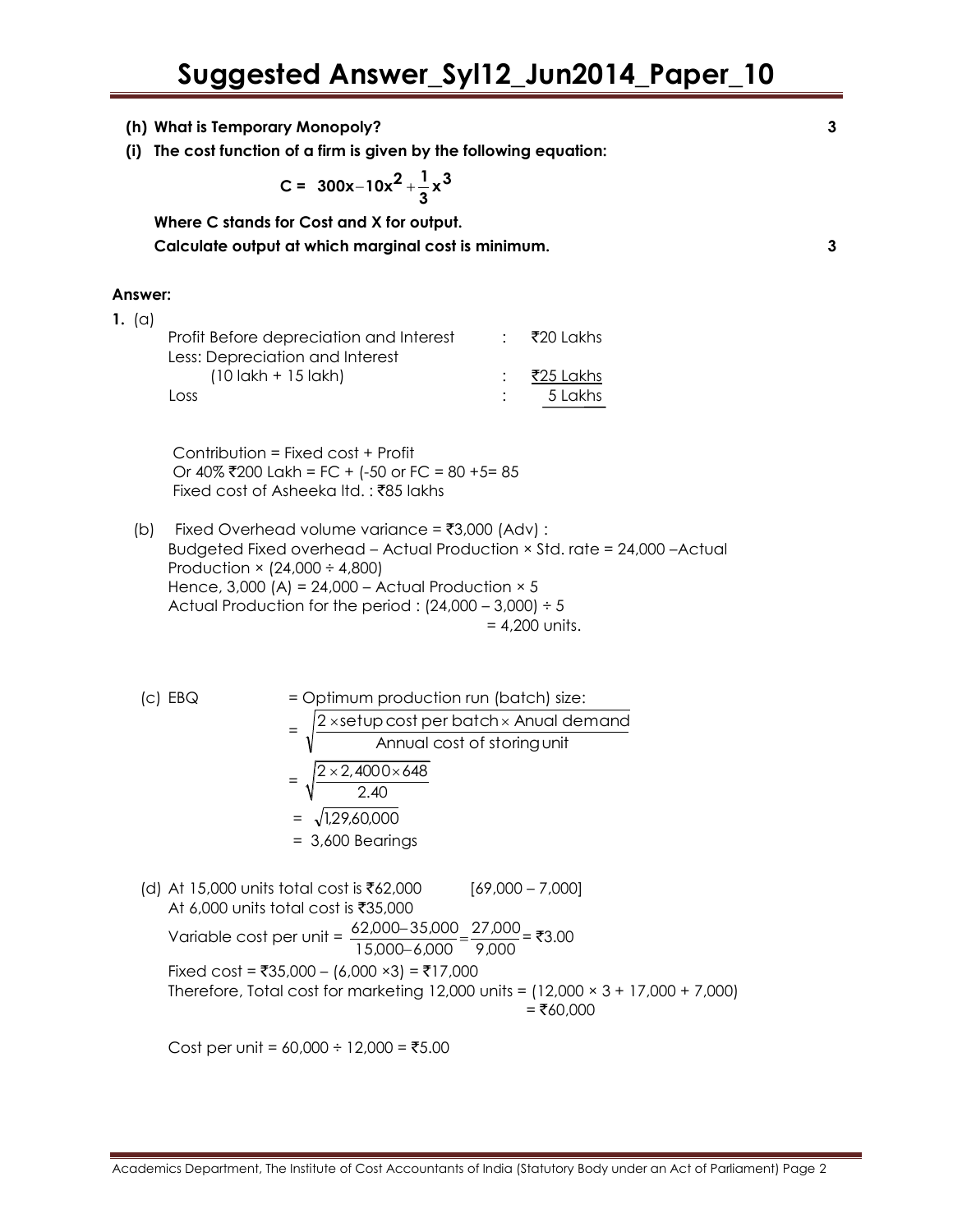### (e) **Limitation of Uniform Costing:**

- Sometimes it is not possible to adopt uniform standard methods & procedures of costing in different firm due to different circumstances in which they operate.
- $\clubsuit$  Many firm do not wish to share their information with the competitors in the some industry.
- Small firm cannot afford it.
- $\cdot$  It induces monopolistic trend in the business.
- $\cdot$  The standard termology used in it, may not be understood properly by the members companies.

### **[Any four points should be awarded full marks].**

- (f) As per Rule 5, the Compliance Report and the annexures thereto are required to be certified by a "Cost Accountant" as defined under rule 2(c). The company is responsible for maintenance of Cost Accounting Records. Hence the responsibility of preparation of the annexures also lies on the company.
- (g) As per Rule 2(p) of Companies (Cost Accounting Records) rules 2011, Turnover means gross turnover made by the company from the sale or supply of all products or services during the financial year. It includes any turnover from job work or loan license operations but does not include any non-operational income. The term turnover exclude taxes and duties.
- (h) This situation occurs more frequently. A firm invents a new products and places it on the market. For quite some time the demand will remain low, as consumers are not yet aware of the product. The firm will enjoy a de facto monopoly under the protection of its patents. Then, as the product enters into common usage, demand develops rapidly and additional firm try to enter the market. They develop new production methods. Gradually prices and production techniques tend to stabilize. So at the end, the market evolves towards an ordinary competitive one. A firm which invents a new product must determine a strategy relation to prices and production which leads to a maximum effective income.
- (i) In the present case, Marginal cost is given by:

$$
MC = \frac{dc}{dx} = \frac{d(300x - 10x^{2} + \frac{1}{3}x^{3})}{dx} = 300 - 20x + x^{2}
$$

For the Marginal cost to be minimum at x,

$$
\frac{dMC}{dx} = 0 \text{ and } \frac{d^2MC}{dx^2} > 0
$$
  
\n
$$
\therefore \frac{dMC}{dx} = -20 + 2x, \frac{dMC}{dx} = 0, \text{ gives, } -20 + 2x = 0
$$
  
\n
$$
\therefore x = 10
$$
  
\n
$$
\frac{d^2MC}{dx^2} = 2(+ve) \text{ [ this being always positive remains to be positive for } x = 10 \text{]}
$$

Hence, Output at which marginal cost is minimum : 10 units.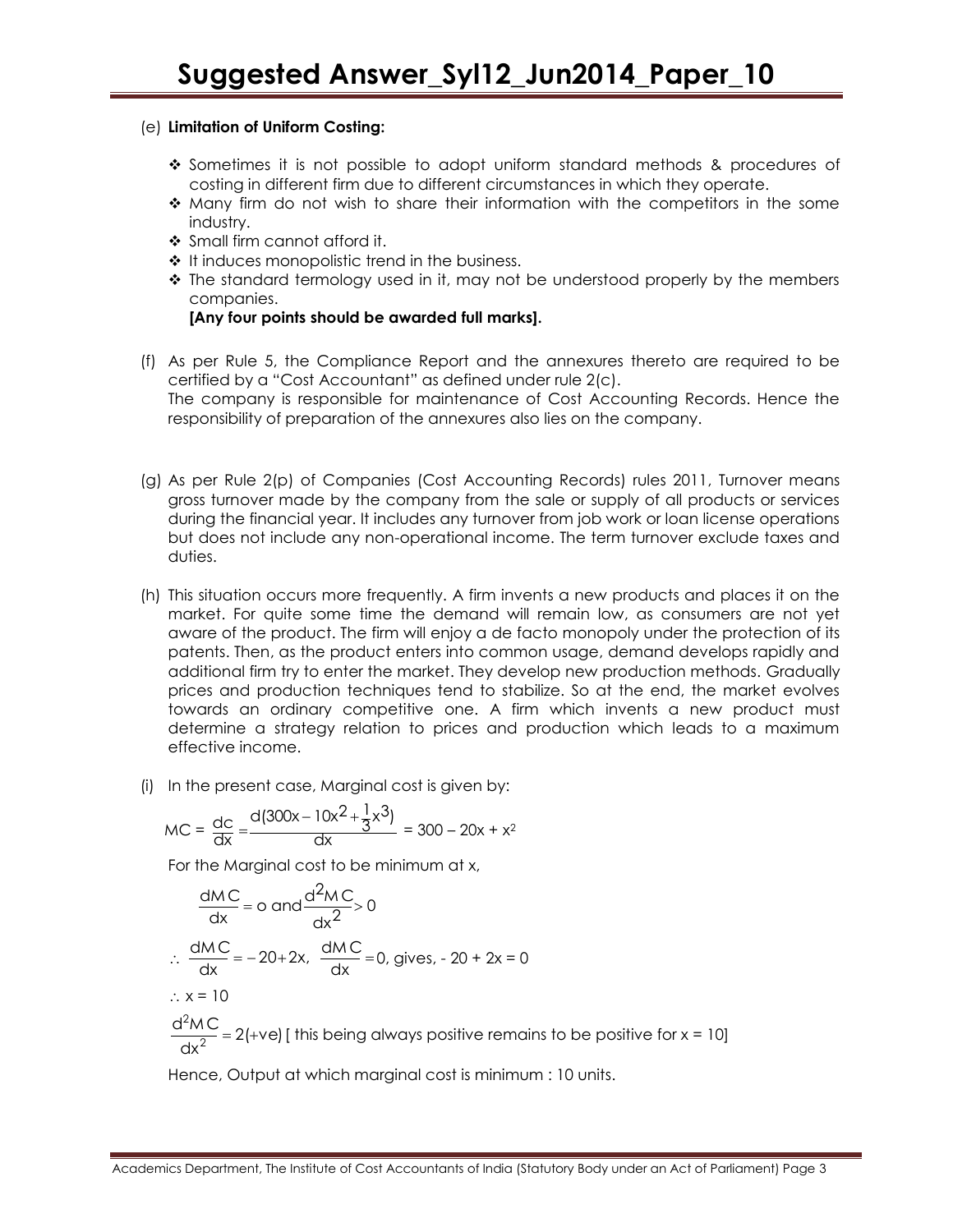### **Section A**

**Answer any two questions (Carrying 20 Marks each) from this Section.**

- **2. (a) State the problems associated with Throughput Accounting. 3**
	- **(b) The share of total production and the cost-based fair price computed separately for each of the four units in industry are as follows: (Amount in** `**)**

|                                |       |       |       | Amount in <b>3</b> ) |
|--------------------------------|-------|-------|-------|----------------------|
| <b>Units</b>                   | A     | B     | C     |                      |
| Share of Production (%)        | 40    | 25    | 20    | 15                   |
| <b>Direct Material</b>         | 300   | 360   | 340   | 380                  |
| Direct Labour                  | 200   | 240   | 280   | 320                  |
| <b>Depreciation</b>            | 600   | 400   | 320   | <b>200</b>           |
| <b>Other Overheads</b>         | 600   | 600   | 560   | 480                  |
|                                | 1,700 | 1,600 | 1,500 | 1,380                |
| 20% Return on Capital Employed | 1,260 | 860   | 700   | 460                  |
| <b>FAIR PRICE</b>              | 2,960 | 2,460 | 2,200 | 1,840                |
| Capital Employed per unit      |       |       |       |                      |
| Net Fixed Assets (₹ per unit)  | 6,000 | 4,000 | 3,200 | 2,000                |
| Working Capital (₹ per unit)   | 300   | 300   | 300   | 300                  |
| Total Capital (₹ per unit)     | 6,300 | 4,300 | 3,500 | 2,300                |

### **Required :**

 **What should be the uniform price fixed for the product of the industry? 5**

- 
- **(c) MAGATRON LTD. produces and sells four products A, B, C and D. Details of the four products and relevant information are given below for week ended March 29, 2014:**

| <b>Products</b>                   | А   |     |    |     |
|-----------------------------------|-----|-----|----|-----|
| Output (units)                    | 120 | 100 | 80 | 120 |
| Cost per unit $(\overline{\tau})$ |     |     |    |     |
| <b>Direct Material</b>            | 40  | 50  | 30 | 60  |
| Direct Labour                     | 28  | 21  | 14 |     |
| Machine-hours (per unit)          | 4   |     |    |     |

**The four products are similar and are usually produced in production runs of 20 units and sold in batches of 10 units.**

**The production overheads during the period are as follows:**

| <b>Particulars</b>                |        |
|-----------------------------------|--------|
| <b>Factory works expenses</b>     | 20,860 |
| Set up costs                      | 10,500 |
| <b>Stores receiving</b>           | 7,200  |
| <b>Inspection/Quality control</b> | 4,200  |
| Material handling and dispatch    | 9,240  |

**The production overhead is currently absorbed by using a Machine-hour rate and the company wishes to introduce Activity Based Costing (ABC) system and has identified major cost pools for production overheads and their associated cost drivers.**

**Information in these activity cost pools and their drivers is given below:**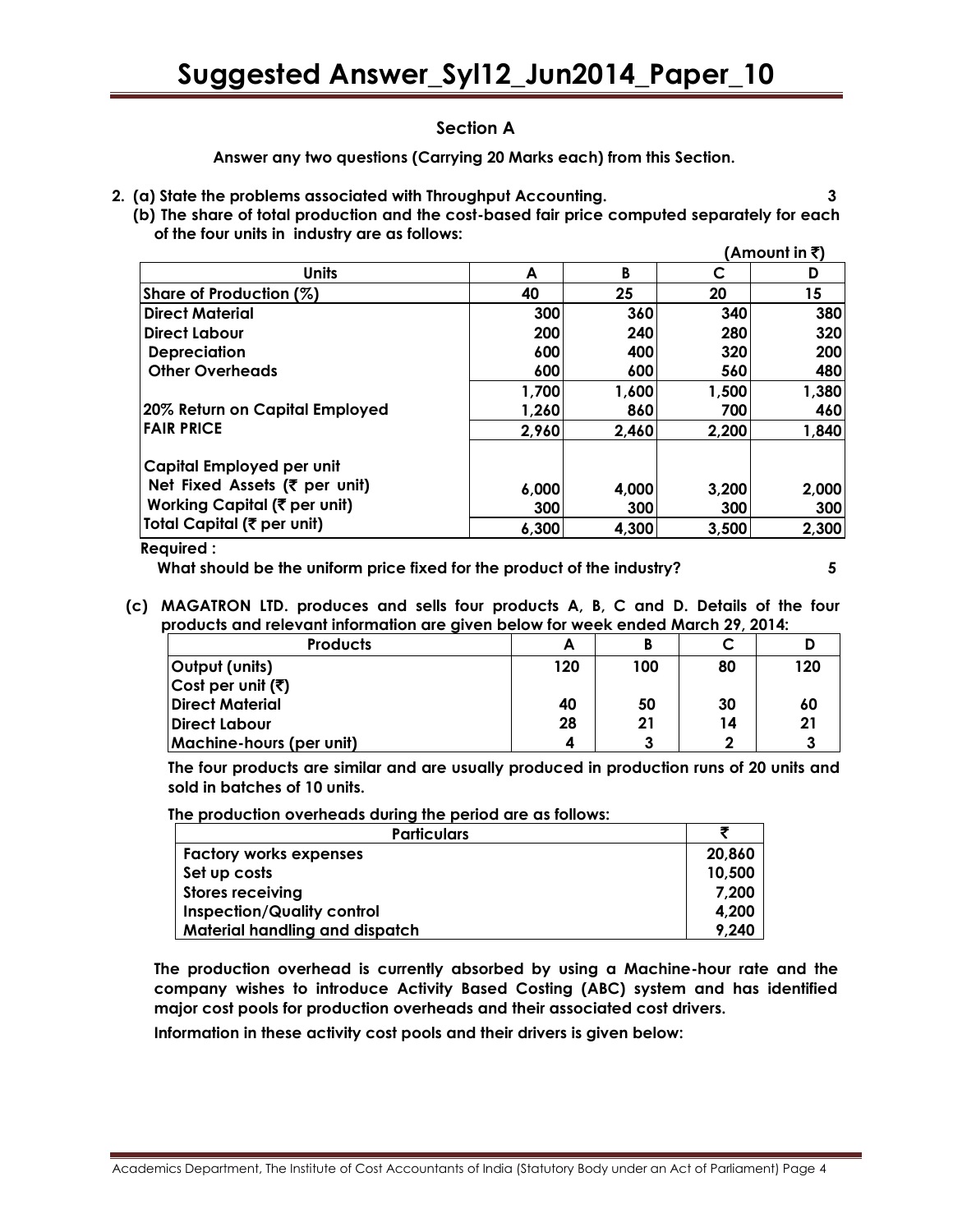| <b>Activity Cost Pools</b>              | <b>Cost Drivers</b>       |
|-----------------------------------------|---------------------------|
| <b>Factory Works Expenses</b>           | <b>Machine-hours</b>      |
| Set up costs                            | Number of production runs |
| <b>Stores receiving</b>                 | <b>Requisition raised</b> |
| <b>Inspection/Quality Control</b>       | Number of production runs |
| <b>Material handling &amp; dispatch</b> | Number of orders executed |

**The number of requisitions-raised on the stores was 20 for each product and number of orders executed was 42, each order being for a batch of 10 of a product.**

**Requirements:**

- **(i) Total cost of each product assuming the absorption of overhead on Machine-hour basis.**
- **(ii) Total cost of each product assuming the absorption of overhead by using Activity Based Costing.**
- **(iii) Show the differences between (i) and (ii) and Comment. (3+6+2+1)=12**

### **Answer:**

### **2. (a) Problems with throughput accounting:**

- (i) When throughput accounting is the driving force behind all production, scheduling, a customer that has already placed an order for a product, which will result in a suboptimal profit level for the manufacturing, may find that its order is never filled.
- (ii) The company's ability to create the highest level of profitability is now dependent on the production scheduling staff, who decides, what products are to be manufactured and in what order.
- (iii) Another issue is that all costs are totally variable in the long-run since the management then, has the time to adjust them to long-range production volumes.

### **(b) COMPUTATION OF UNIFORM PRICE FOR THE PRODUCT**

|   |                           |                          |                                      | (Amount in ₹)        |
|---|---------------------------|--------------------------|--------------------------------------|----------------------|
|   | Units share of production | <b>Total cost</b>        | <b>Return on capital</b><br>employed | <b>Selling price</b> |
|   |                           |                          |                                      | $(2+3)$              |
| Α | 0.40                      | $1700 \times 0.40 = 680$ | 1260 x 0.40=504                      | 1184                 |
| B | 0.25                      | 1600 x 0.25=400          | 860 x 0.25=215                       | 615                  |
|   | 0.20                      | $1500 \times 0.20 = 300$ | 700 x 0.20=140                       | 440                  |
|   | 0.15                      | $1380 \times 0.15 = 207$ | $460 \times 0.15 = 69$               | 276                  |
|   |                           | $= 1587$                 | $= 928$                              | 2515                 |

 $Uniform price: ₹1,587 + ₹928 = ₹2,515$ 

Hence, Uniform price for the product =  $\overline{5}2,515$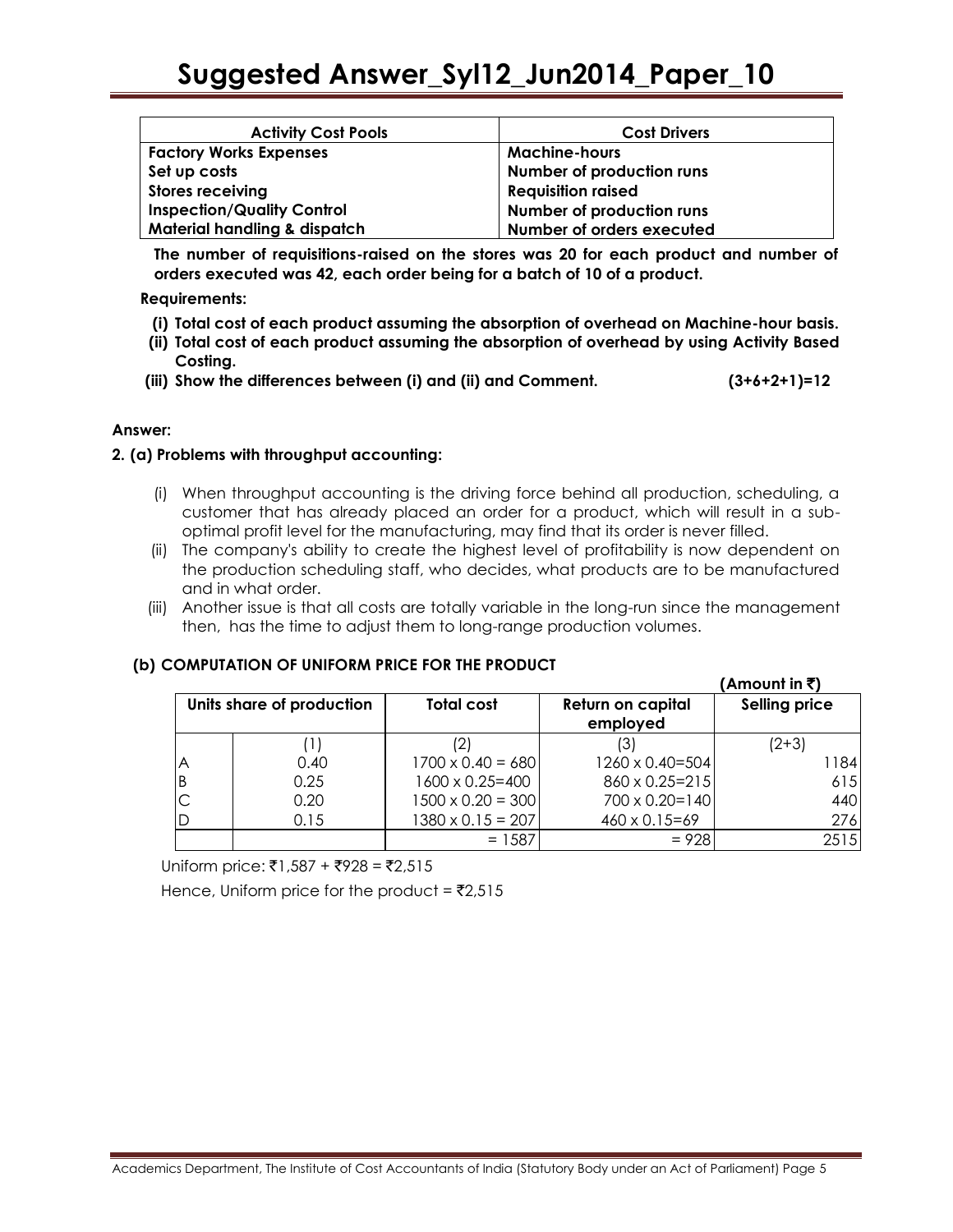### **(c) MAGATRON LTD.**

### **(i) Statements showing total cost of different products assuming absorption overhead on a Machine Hour Rate basis.**

|                             |       |                |                 |       | (Figure in ₹) |
|-----------------------------|-------|----------------|-----------------|-------|---------------|
| <b>Particulars</b>          |       | <b>PRODUCT</b> |                 |       |               |
|                             | Α     | B              | С               |       |               |
| Output (units)              | 120   | 100            | 80              | 120   | 420           |
| <b>Direct Material</b>      | 40    | 50             | 30 <sub>1</sub> | 60    | 180           |
| <b>Direct Labour</b>        | 28    | 21             | 14              | 21    | 84            |
| Overheads @ 40/- per M/G hr | 160   | 120            | 80              | 120   | 480           |
| Total cost per unit         | 228   | 191            | 124             | 201   |               |
| Total cost                  | 27360 | 19100          | 9920            | 24120 | 80500         |

Overhead rate =  $\frac{0.2,000}{1,300}$  $\frac{52,000}{1000}$  = 40 per Machine hour

[Total Machine hours =  $(120 \times 4 + 100 \times 3 + 80 \times 2 + 120 \times 3) = 1,300$ ] **(ii)**

| w.,                          |         |                  |       |                             |             |
|------------------------------|---------|------------------|-------|-----------------------------|-------------|
| <b>Total Overheads</b>       |         | <b>Drivers</b>   | No.   | <b>Cost/Unit of Drivers</b> |             |
| Factory works expenses       | ₹20,860 | Machine hrs      | 1,300 | 20,860/1,300                | $=$ ₹16.05  |
| Set up costs                 | ₹10,500 | Production runs  | 21    | 10,500/21                   | $= ₹500.00$ |
| Stores receiving             | ₹7,200  | Requisitions     | 80    | 7,200/80                    | $= ₹90.00$  |
| Inspection/Quality control   | ₹4.200  | Productions runs | 21    | 4,200/21                    | $= ₹200.00$ |
| Material handling & dispatch | ₹9,240  | orders           | 42    | 9,240/42                    | $= ₹220.00$ |
| Total                        | ₹52,000 |                  |       |                             |             |

### **Statement showing total cost of each product assuming activity based costing:**

| <b>Particulars</b>             | Product   |           |           |           |  |
|--------------------------------|-----------|-----------|-----------|-----------|--|
|                                | A         | B         | C         | D         |  |
| Output (units)                 | 120       | 100       | 80        | 120       |  |
| No. of production runs         | 6         | 5         | 4         |           |  |
| No. of stores requisitions     | 20        | 20        | 20        | 20        |  |
| No. of sales orders            | 12        | 10        | 8         | 12        |  |
| Machine hours per unit         |           |           | っ         |           |  |
| Direct materials (₹)           | 40.00     | 50.00     | 30.00     | 60.00     |  |
| Direct labour (₹)              | 28.00     | 21.00     | 14.00     | 21.00     |  |
| Factory Works Expenses (₹)     | 64.18     | 48.14     | 32.09     | 48.14     |  |
| $\mathsf{Set}$ ups(₹)          | 25.00     | 25.00     | 25.00     | 25.00     |  |
| Store receiving (₹)            | 15.00     | 18.00     | 22.50     | 15.00     |  |
| Inspection/quality control (₹) | 10.00     | 10.00     | 10.00     | 10.00     |  |
| Handling/dispatch (₹)          | 22.00     | 22.00     | 22.00     | 22.00     |  |
| Unit cost (₹)                  | 204.18    | 194.14    | 155.59    | 201.14    |  |
| Total cost (そ)                 | 24,501.60 | 19,414.00 | 12,447.20 | 21,136.80 |  |

### **(iii) Statement showing differences (in** `**)**

| <b>Particulars</b>           |           | <b>Products</b> |            |           |  |  |
|------------------------------|-----------|-----------------|------------|-----------|--|--|
|                              |           |                 |            |           |  |  |
| Cost per unit under MHR (i)  | 228.00    | 191.00          | 124.00     | 201.00    |  |  |
| Cost per Unit under ABC (ii) | 204.18    | 194.14          | 155.59     | 201.14    |  |  |
| Difference                   | 23.82     | (3.14)          | (31.59)    | (0.14)    |  |  |
| Total cost- MHR (i)          | 27,360.00 | 19,100.00       | 9,920.00   | 24,120.00 |  |  |
| Total cost-ABC (ii)          | 24,501.60 | 19,414.00       | 12,447.20  | 24,136.80 |  |  |
| Difference                   | 2,858.40  | (314.00)        | (2,527.20) | (16.80)   |  |  |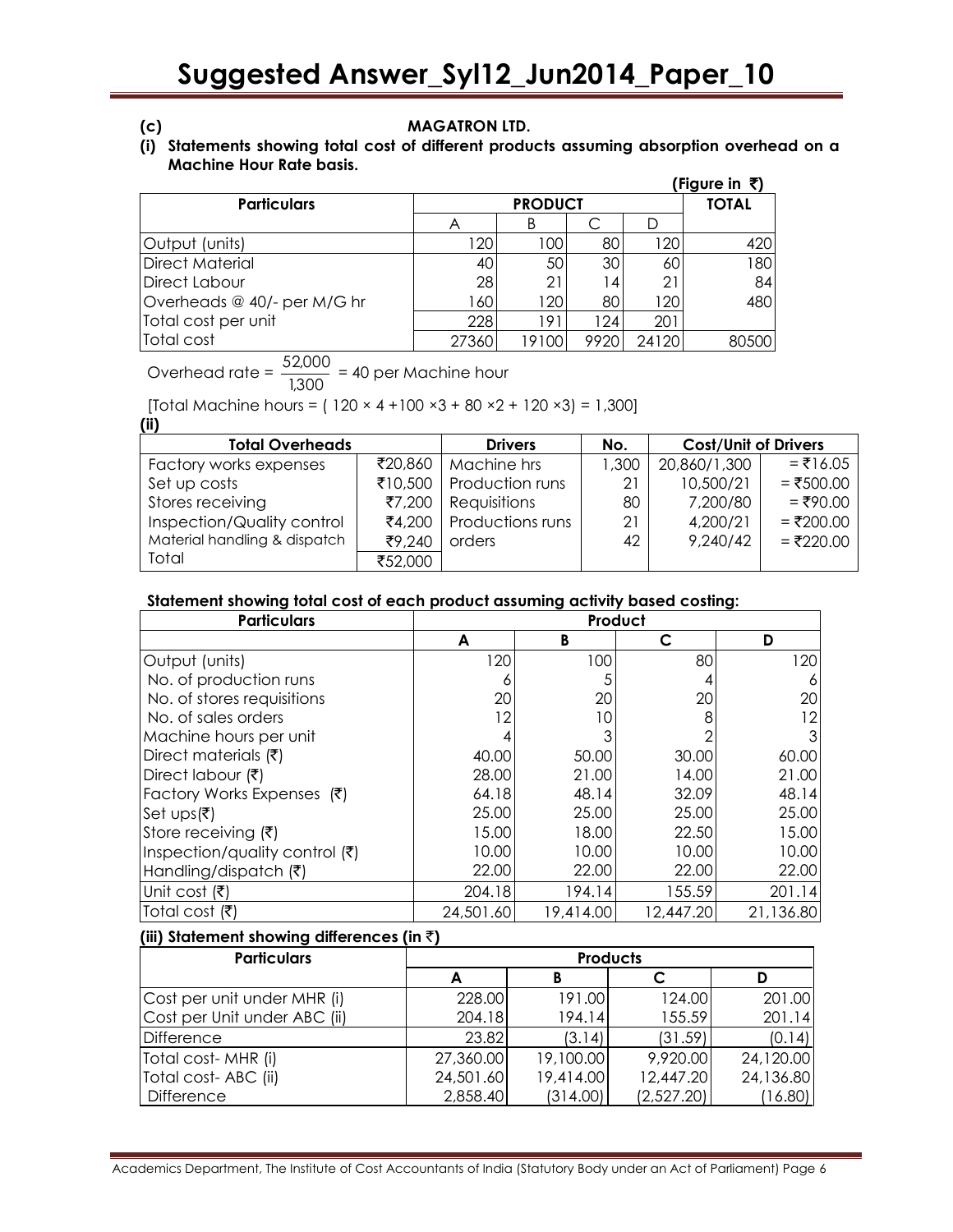### **Comments:**

Comparison of the ABC cost with the original traditionally calculated cost reveals that product-A was significantly overcosted by the traditional system relative to the ABC system, whilst product Byproduct C and product D were seriously undercosted. Product A consumes comparatively more of machine hours than other three products, This result is therefore to be expected. ABC reflects reality in its allocation of production overhead costs to the product. The traditional approach allocated all production overhead costs to products as if the overheads were driven by unit level activities i.e. the number of direct labour hours worked.

In the light of above criteria, it may be commented that ABC gives a better insight into the cost of producing the products than traditional cost.

- **3. (a) AKASH LTD. operates a system of Standard Costing. The company has normal monthly machine-hour capacity of 100 machines working 8 hours per day for 25 working days in the month of April 2014.**
	- **(i) The standard time required to manufacture one unit of products is 4 hours. The Budgeted fixed overhead was** `**1,50,000.**
	- **(ii) In the month of April 2014, the company actually worked for 24 days for average 750 machine-hours per day.**
	- **(iii) The Actual production was 4,500 units, and the actual fixed overhead was** ` **1,60,000.**

**You are required to compute:**

- **(A) Fixed overhead efficiency variance**
- **(B) Fixed overhead capacity variance**
- **(C) Fixed overhead calender variance**
- **(D) Fixed overhead expenditure variance**
- **(E) Fixed overhead volume variance**
- **(F) Fixed overhead cost variance 1+2×4+1 = 10**

**(b) KOOTCHAR LTD. currently at 80% capacity has the following particulars:**

| <b>Particulars</b>      |           |
|-------------------------|-----------|
| <b>Sales</b>            | 48,00,000 |
| <b>Direct Materials</b> | 15,00,000 |
| <b>Direct Labour</b>    | 6,00,000  |
| Variable Overheads      | 3,00,000  |
| <b>Fixed Overheads</b>  | 19,00,000 |

**An export order has been received that would utilize half (50%) the capacity of the factory. The order cannot be split i.e. it both to be taken in full and executed at 10% below the normal domestic price or reject totally.**

**The alternatives available to the Management of the company are:**

**(i) Reject the order and continue with domestic sales only (as at present level of sales).**

**Or,**

**(ii) Accept the order, split the capacity (100%) between overseas and domestic sales and turn away excess domestic demand.**

**Or,**

- **(iii) Increase capacity so as to accept the export order and maintain the present domestic sales by –**
	- **A. Buying an equipment that will increase capacity by 10%. This will result in an increase of** ` **1,50,000 in fixed costs; and**
	- **B. Work overtime to meet balance of required capacity. In that case labour will be paid at one and a half (1½ ) times the normal wage rate.**

**You are required to prepare a comparative statement of profitability and suggest the best alternative. 6+2+2=10**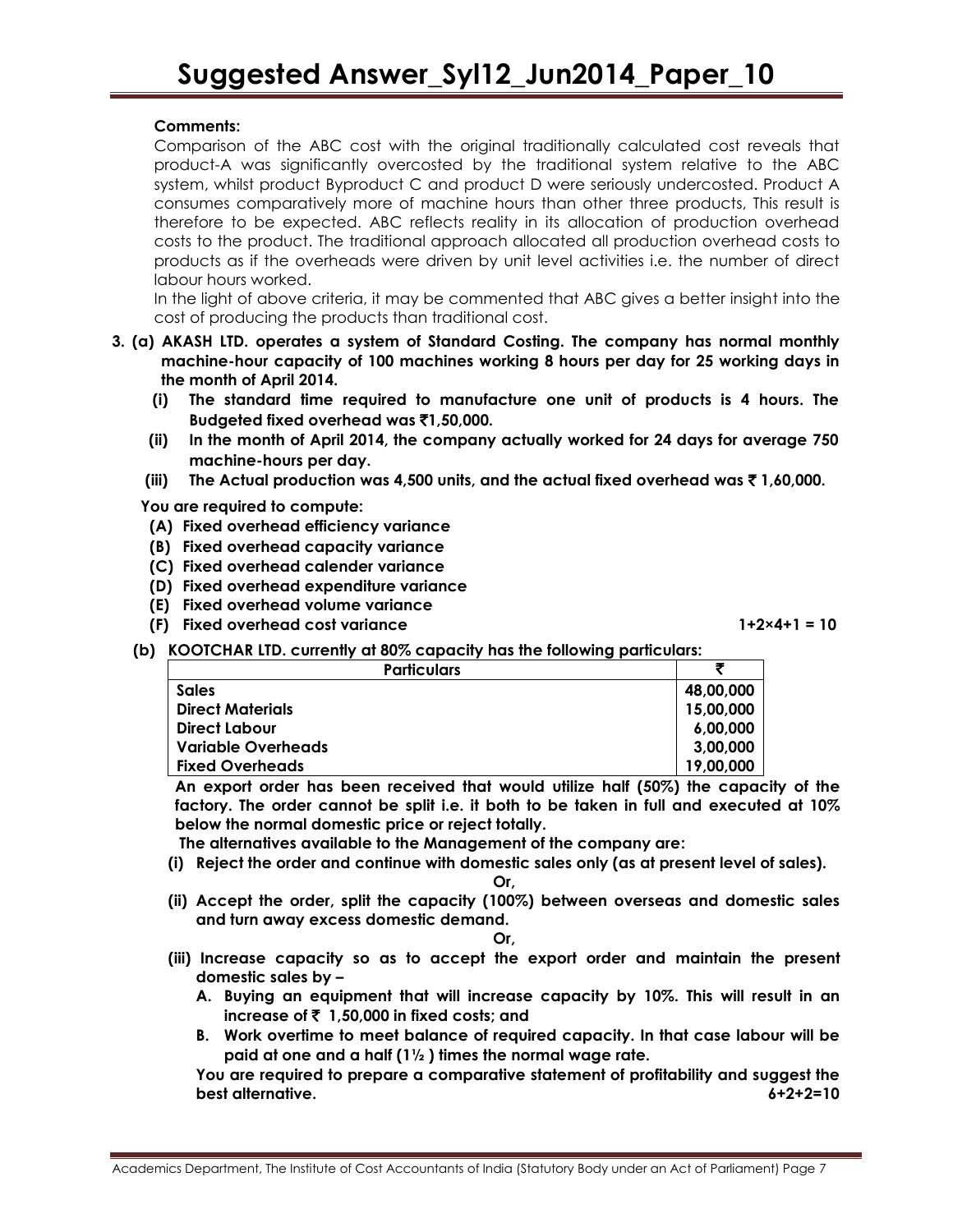### **Answer:**

### **3. (a)**

### **AKASH LTD.**

### **Working Notes:**

|        |                                                                                         | <b>Budget</b>              | (Actual)                       |  |  |
|--------|-----------------------------------------------------------------------------------------|----------------------------|--------------------------------|--|--|
| (i)    | Fixed overhead for the month of Apr'14                                                  | ₹1,50,000                  | ₹1,60,000                      |  |  |
| (ii)   | Working days for the month of Apr'14                                                    | 25                         | 24                             |  |  |
| (iii)  | Working hours per month (April'14)                                                      | 20,000 hrs                 | 18,000 hrs                     |  |  |
|        |                                                                                         | $(100 \times 8 \times 25)$ | $(750 \times 24 \text{ days})$ |  |  |
| (iv)   | Production units per month                                                              | days)                      | 4,500                          |  |  |
|        |                                                                                         | 5,000                      |                                |  |  |
|        |                                                                                         | (20,000/4)                 |                                |  |  |
| (v)    | Standard hours for actual production during the month:                                  |                            |                                |  |  |
|        | Actual production unit $\times$ standard hours per unit 4,500 $\times$ 4 = 18,000 hours |                            |                                |  |  |
| (vi)   | Standard fixed overhead rate per unit = $\text{\textsterling}30.00$                     |                            |                                |  |  |
| (vii)  | Standard fixed overhead rate per hour = $\overline{57.50}$                              |                            |                                |  |  |
| (viii) | Standard fixed overhead rate per day = $\overline{56,000}$                              |                            |                                |  |  |

### **Computation of fixed overhead cost variances**:

### **(A) Fixed Overhead Efficiency Variance:**

= Standard fixed overhead rate per hour × (Standard hours for actual production – actual hours)

- $=$  ₹7.50 (18,000 18,000)
- $=$  Nil

### **(B) Fixed Overhead Capacity Variance:**

- = Standards fixed overhead rate per hour x (Actual hours- Budgeted hours)
- $= 7.50$  {18,000 (24 days  $\times$  100 m/c  $\times$  8 hrs)
- $= 7.50$  (18,000  $19,200$ )
- $= 7.50 \times -1,200$
- $=$  ₹9,000 (Adverse)

### **(C) Fixed Overhead Calendar Variance:**

- = Standard Fixed overhead rate per day × (24 25)
- $=$  ₹6,000 × (24 25)
- $=$  ₹6,000 (Adverse)

### **(D) Fixed Overhead Expenditure Variance:**

- = Budgeted fixed overhead Actual fixed overhead
- $=$  ₹1,50,000 ₹1,60,000
- $=$  ₹10,000 (Adverse)

### **(E) Fixed Overhead Volume Variance:**

- = Standard fixed overhead rate per unit × (Actual output Budgeted output)
- $=$  ₹30 (4,500 5,000)
- $=$  ₹15,000 (Adverse)

### **(F) Fixed Overhead Cost Variance:**

- = Fixed overhead recovered on actual output Actual fixed overhead
- $= (4,500 \times \overline{530}) \overline{51},60,000$
- $=$  ₹1,35,000 ₹1,60,000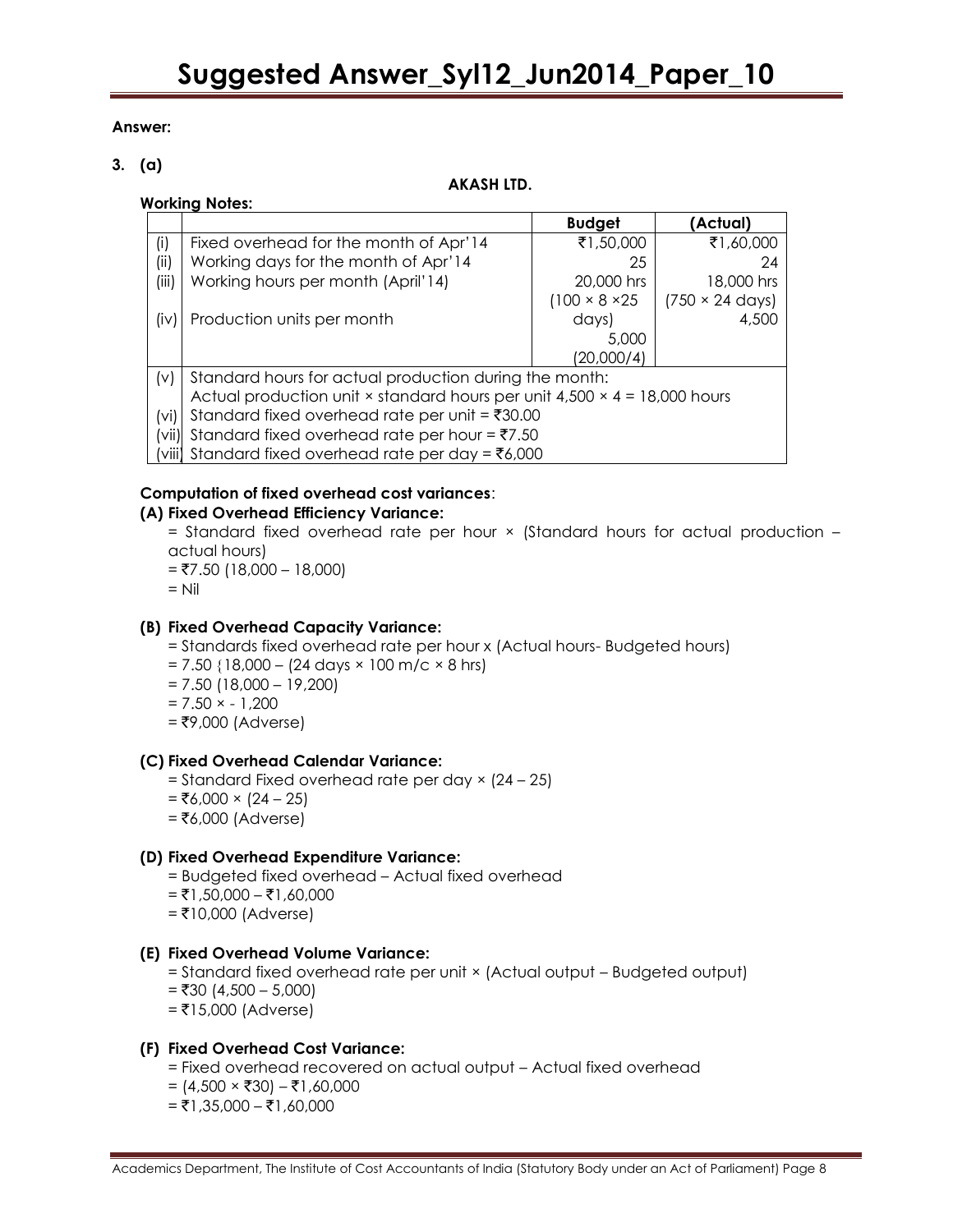$=$  ₹25,000 (Adverse)

### **Verification**: -

- (1) Fixed overhead cost variance = Expenses variance + volume variance  $\bar{z}$ 25,000 (Adverse)  $=$  ₹10,000 (Adverse) + ₹15,000 (Adverse)
- (2) Fixed overhead volume variance = Efficiency variance + Capacity Variance + Calendar variance ₹15,000 (Adverse)

 $=$  Nil + ₹9,000 (Adverse) + ₹6,000 (Adverse)

### **(b) KOOTCHAR LTD**

### **Statement of comparative profitability**

| <b>Alternatives:-</b>       | Current<br>operations 80% for domestic<br>domestic sales<br>(1)80% | 50% capacity<br>sales & 50%<br>capacity for<br>export<br>(2)<br>100% | 80% capacity<br>for domestic<br>sales and<br>50% capacity<br>sales for export<br>sales (3)<br>130% |
|-----------------------------|--------------------------------------------------------------------|----------------------------------------------------------------------|----------------------------------------------------------------------------------------------------|
| Sales domestic [W.N.-1 (a)] | 48,00,000                                                          | 30,00,000                                                            | 48,00,000                                                                                          |
| Sales Export (W.N.1 (b)]    |                                                                    | 27,00,000                                                            | 27,00,000                                                                                          |
| Total Sales (A)             | 48,00,000                                                          | 57,00,000                                                            | 75,00,000                                                                                          |
| Direct Materials (W.N.2)    | 15,00,000                                                          | 1875000                                                              | 2437500                                                                                            |
| Direct Labour (W.N. 3)      | 6,00,000                                                           | 750000                                                               | 1050000                                                                                            |
| Variable overhead (W.N.4)   | 3,00,000                                                           | 375000                                                               | 487500                                                                                             |
| Total variable cost (B)     | 24,00,000                                                          | 3000000                                                              | 3975000                                                                                            |
| Contribution: (A-B)         | 2400000                                                            | 2700000                                                              | 3525000                                                                                            |
| Less: Fixed overheads       | 1900000                                                            | 1900000                                                              | 2050000                                                                                            |
| Profit                      | 500000                                                             | 800000                                                               | 1475000                                                                                            |

Suggestion: It reveals from the comparative analysis that altemative-3 i.e. 80% capacity for domestic sales & 50% capacity for Export Sales is the best as it would give highest profits (14.75 lakhs)

### **Working Notes**:

| 1. (a) Sales revenue at 100% capacity                                                             | $= 48,00,000$      |
|---------------------------------------------------------------------------------------------------|--------------------|
|                                                                                                   | 0.8                |
|                                                                                                   | $= ₹60,00,000$     |
| Sales revenue at 50% capacity                                                                     | = ₹60,00,000 × 0.5 |
|                                                                                                   | $= ₹30,00,000$     |
| (b) Sales revenue at 50% capacity for export sales:<br>$30,00,000 \times (1 - 0.10) = ₹27,00,000$ |                    |
| <b>2.</b> Direct Materials of 100% capacity:<br><b>IIA TE AAA</b>                                 |                    |

- $15,00,000/0.80$  = ₹18,75,000 At 130% capacity =  $\overline{51,87,500} \times 1.30 = \overline{524,37,500}$
- **3.** Direct labour at 100% capacity:  $6,00,000/0.80$  = 7,50,000 At 110% of capacity = 7,50,000 × 1.10 = ₹8,25,000 Balance 20% of capacity =  $(6,00,000/0.80) \times 0.20 \times 1.50 = 72,25,000$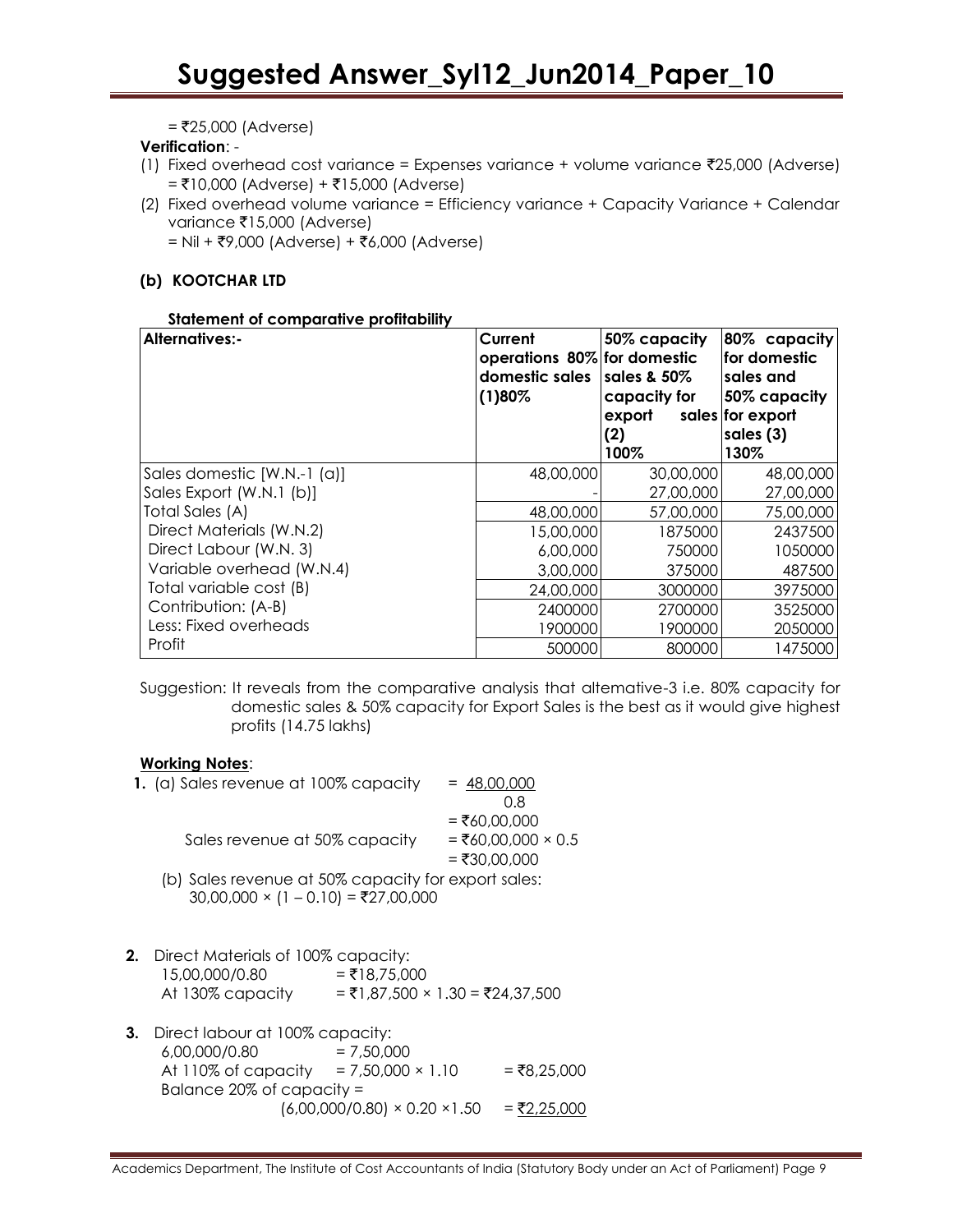At 130% of Capacity ₹10,50,000

- **4.** Variable overhead at 100% capacity  $= 3,00,000/0.80 =$  ₹3,75,000 At 130% of capacity =  $3,75,000 \times 1.30 = ₹4,87,500$ Fixed overhead ₹19,00,000 + 1,50,000 = ₹20,50,000 At 130% of capacity
- **4. (a) Division- AY of STATUSLINE Ltd. is a profit centre which produces four products M, N, O and P, Each product is sold in the external market also. Data for the products are:**

| <b>Particulars</b>                                | м   |     |     |     |
|---------------------------------------------------|-----|-----|-----|-----|
| Market price per unit $(\bar{\zeta})$             | 300 | 292 | 280 | 260 |
| Variable production cost per unit $(\bar{\zeta})$ | 260 | 200 | 180 | 170 |
| Labour hours required per unit (hrs.)             |     |     | ◠   |     |

**Product P can be transferred to Division-BZ, but the maximum quantity that may be required for transfer is 2,500 units of P.**

**The maximum sales in the external market are:**

**M-2800 Units; N-2500 Units; O-2300 Units; and P-1600 Units. Division-BZ can purchase the same product at a price of** `**250 per unit from outside instead of receiving transfer of product P from division-AY.**

**Required:**

**What should be the transfer price for each unit for 2,500 units of P, if the total labour hours available in Division-AY are 20,000 hours? 8** 

**(b) ANSTIM TRANSPORT LTD., a transport company has been given a twenty Kilometer long rout to ply a bus. The bus costs the company** `**10 lakh. It has been insured at 3% per annum. The annual road tax amounts to** `**20,000. Garage rent is** `**4,000 per month. Annual repair is estimated to cost** ` **23,600 and the bus is likely to last for five years.**

**The salary of the Driver and the Conductor is** `**6,000 and** `**2,000 per month respectively in addition to 10% of the takings as commission to be shared equally by them. The Manager Salary is** `**14,000 per month and stationery will cost** `**1,000 per month. Petrol and Oil will cost** `**500 per 1000 kilometers. The bus will make three round trips per day carrying on average 40 passengers in each trip.**

**Assuming 15% profit on takings and that the bus will ply on an average 25 days in a month.**

**Required:**

**Prepare Operating Cost statement on a full year basis and also calculate the bus fare to be charged from each passenger per kilometer. 6+2=8**

- **(c) Briefly distinguish between the two Cost Control Techinques "Budgetary Control" and "Standard Costing". 4**
- **Answer:**

#### **4. (a) STATUSLINE LTD.**

**Calculation of product wise contribution per labour hour (key factor)**

| <b>Particulars</b>  | M   |             |     |  |
|---------------------|-----|-------------|-----|--|
|                     |     |             |     |  |
| Market price        | ว∩เ | റാറ         | 28C |  |
| Less: Variable cost | 261 | $\cap \cap$ | 18C |  |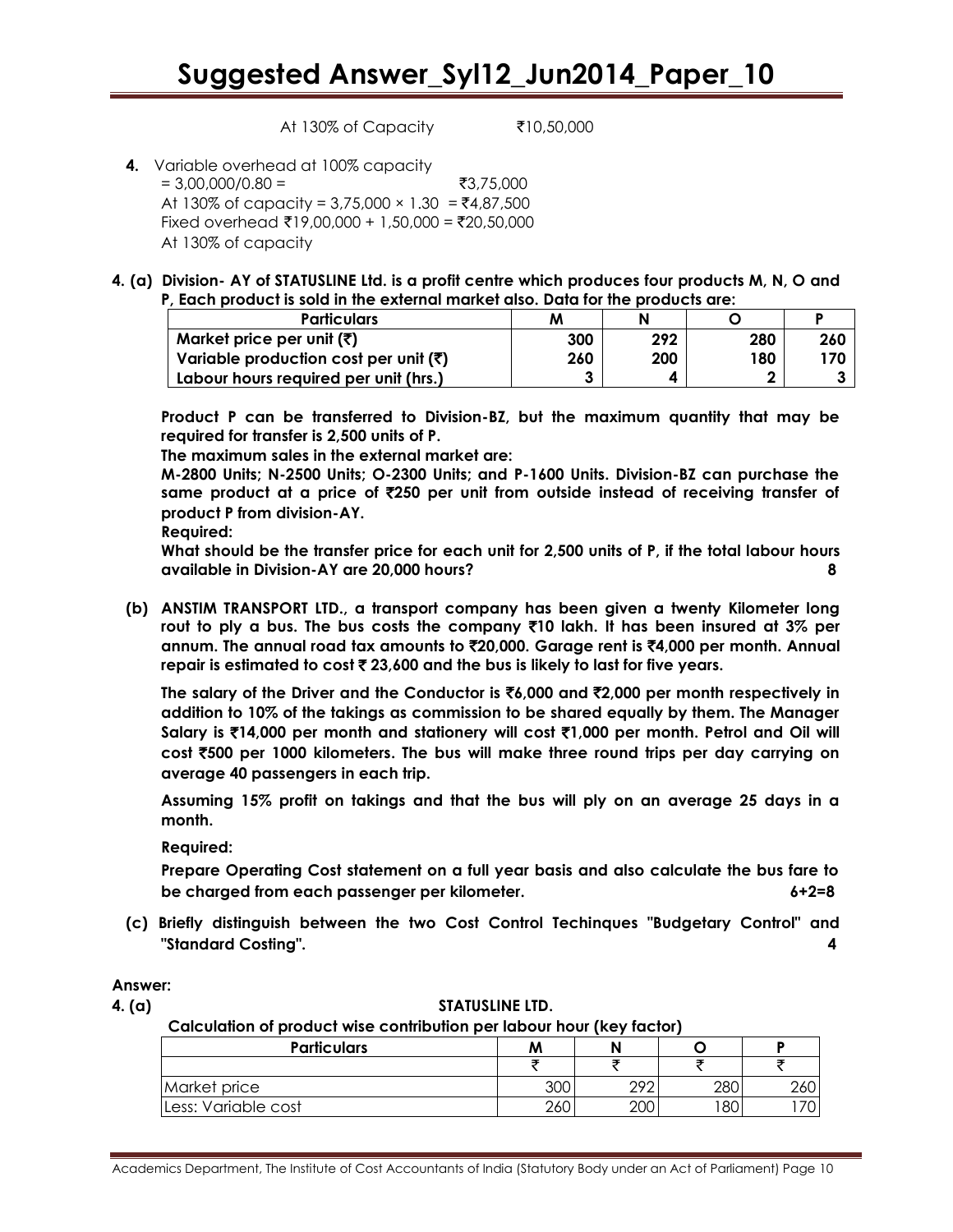| Contribution per unit                                | 40 I    | 92     | 100   | 90.   |
|------------------------------------------------------|---------|--------|-------|-------|
| Labour hours required per unit                       |         |        |       |       |
| Contribution per labour hour (₹)                     | 13.3333 | 23     | 50    | 30    |
| Ranking                                              |         |        |       |       |
| Maximum demand (units)                               | 2,800   | 2,500  | 2,300 | 1,600 |
| Total No. of hours required                          | 8400    | 10000  | 4,600 | 4,800 |
| Allocation of 20000 hours on the basis of<br>ranking | $*600$  | 10,000 | 4,600 | 4,800 |

\*(Balancing figure)

Time required meeting the demand of 2500 units of product P for division BZ is 7500 hours. This requirement of time viz. 7500 hours for providing 2500 units of product P for division BZ can be met by sacrificing 600 hours of product M (200 units) and 6900 hours of product N (1725 units)

| Computation of Transfer price of product P:         | 2500 units |
|-----------------------------------------------------|------------|
| Variable cost @ 170 per unit                        | ₹4,25,000  |
| Add: Opportunity cost (contribution lost)           |            |
| Product M-600 hours @ $13.3333 = 8,000$             |            |
| Product N – 6,900 hours @ 23 = 1,58,700             | ₹1,66,700  |
| Total amount to be recovered (Total transfer price) | ₹5.91.700  |
|                                                     |            |

Hence, transfer price per unit of product  $P = 5.91,700/2,500 = ₹236.68$  per unit

### **Answer.4 (b)**

| <b>Statement Showing Operating Cost of the Bus Per Annum</b> |          |  |
|--------------------------------------------------------------|----------|--|
| <b>Particulars</b>                                           | ₹        |  |
| (a) Fixed Charges:                                           |          |  |
| Manager's Salary (₹14,000 x 12)                              | 1,68,000 |  |
| Driver's Salary (₹6,000 x 12)                                | 72,000   |  |
| Conductor's Salary (₹2,000 x 12)                             | 24,000   |  |
| Road Tax                                                     | 20,000   |  |
| Insurance (3% of 10,00,000)                                  | 30,000   |  |
| Garage Rent (₹4,000 x 12)                                    | 48,000   |  |
| Stationery (₹1,000 x 12)                                     | 12,000   |  |
| Depreciation (₹10,00,000 /5)                                 | 2,00,000 |  |
| <b>Total Fixed Cost</b>                                      | 5,74,000 |  |
| (b) Maintenance Costs:                                       |          |  |
| Repair                                                       | 23,600   |  |
| (c) Running Charges:                                         |          |  |
| Petrol and Oil (36,000 km / 1000) x ₹500                     | 18,000   |  |
| Total Cost $(a + b + c)$<br>(d)                              | 6,15,600 |  |
| Commission<br>(e)                                            | 82,080   |  |
| Profit<br>(f)                                                | 1,23,120 |  |
| (g) Total Takings $(d + e + f)$                              | 8,20,800 |  |

### **ANSTIM TRANSPORT LTD**

### **Calculation of bus fare to be charged:**

- **A.** Effective km (20 km  $\times$  2  $\times$  3  $\times$  25  $\times$  12) = 36,000 km
- **B.** Effective Passenger kilometers (36,000 km × 40) = 14,40,000 passenger km
- **C.** Total Takings = ₹8,20,800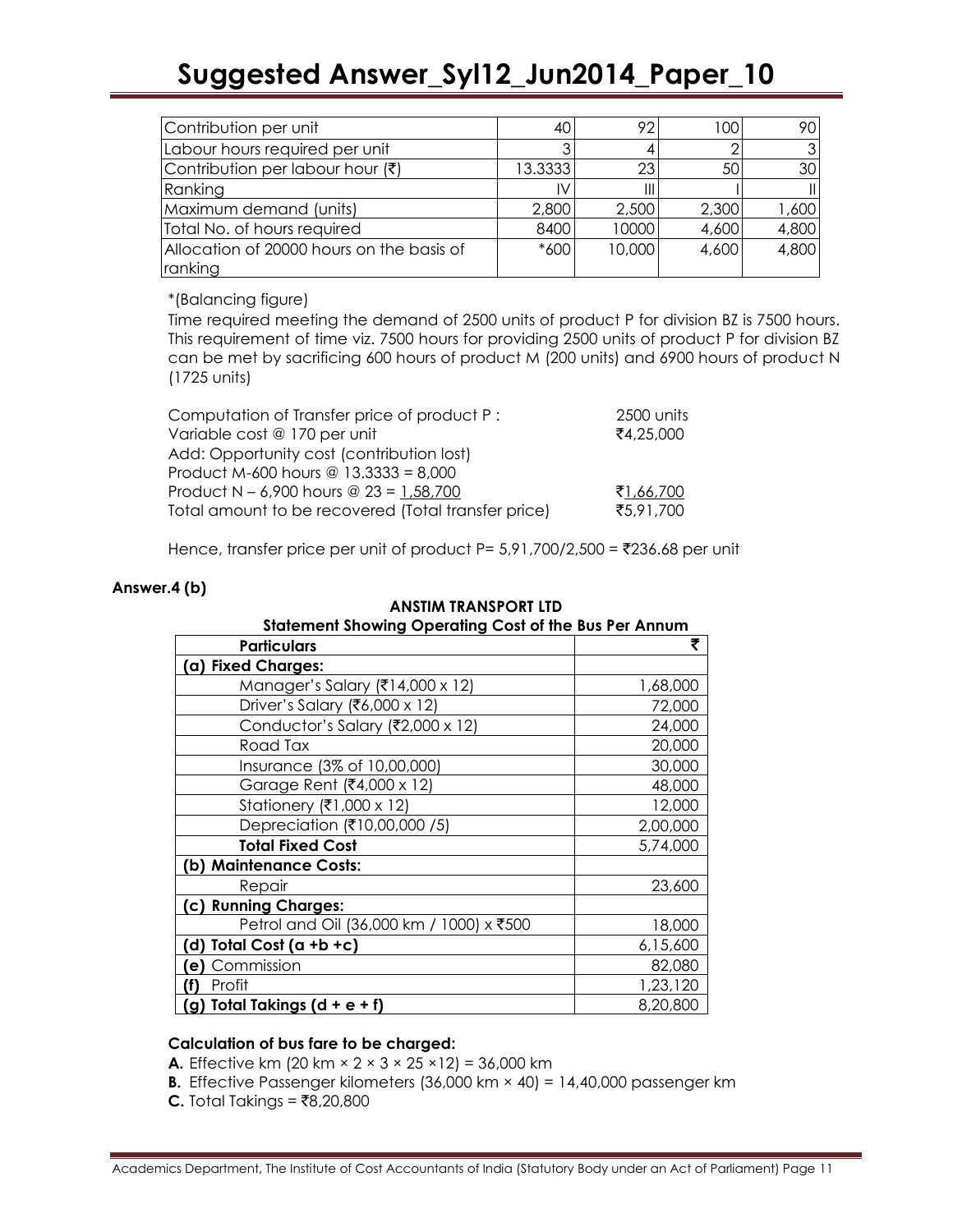**D.** Rate to be charged per kilometer from each passenger ( $\overline{(}8,20,800 / 14,40,000) = 0.57$ )

### **Working note: Calculation of distance covered**

 $= 20$  km  $\times$  2  $\times$  3  $\times$  25  $\times$  12 = 36,000 km per annum

### **Calculation for Commission and Profit:**

Let total taking be x. Commission  $10\% = x / 10$ , Profit is 15% of taking Profit = 15x /100 = 3x / 20 Total Cost without Commission= ₹6,15,600  $X = 6,15,600 + x / 10 + 3x / 20$ Therefore,  $x = ₹ 8,20,800$ Commission =  $\overline{8}82,080$  $Profit = ₹ 1,23,120$ 

**(c)** Both budgetary control and standard costing are cost control techniques making use of predetermined standards/targets to measure actual performance and to find out deviations. But they are some important differences between the two techniques, some of these are indicated below:

| <b>Budgetary control</b>                    | <b>Standard costing system</b>              |  |
|---------------------------------------------|---------------------------------------------|--|
| A management technique in planning and      | An engineering exercise and based on        |  |
| control                                     | engineering data                            |  |
| A financial measure of target and           | A costing techniques                        |  |
| achievement                                 |                                             |  |
| For each department or section,             | For each product                            |  |
| analysis is made                            |                                             |  |
| Total idea for department/organization      | Unit idea                                   |  |
| Shows only expected costs and actual        | Shows how cost should behave                |  |
| Emphasizes cost levels that are not to be   | Shows level to which cost should be reduced |  |
| exceeded                                    |                                             |  |
| For organization as a whole                 | For manufacturing activities                |  |
| Can operate without standard costing system | Standards are needed                        |  |
| Emphasis is more on excesses over budget    | Any variance- adverse or favorable is       |  |
|                                             | investigated                                |  |
| Helps in cost controls                      | Aids in cost reduction                      |  |

### **[Any four points should be awarded full marks.]**

### **Section B**

**Answer any one question (Carrying 16 Marks) from this Section.**

### **5. (a) The following figures are extracted from the Accounts of FUSTON LTD., a single product manufacturing company:**

|                                          | (Amount in ₹ Million) |       |  |
|------------------------------------------|-----------------------|-------|--|
| <b>Year ended March 31</b>               | 2014                  | 2013  |  |
| <b>Gross Sales including Excise duty</b> | 1.428                 |       |  |
| <b>Excise duty</b>                       | 206                   | !85 I |  |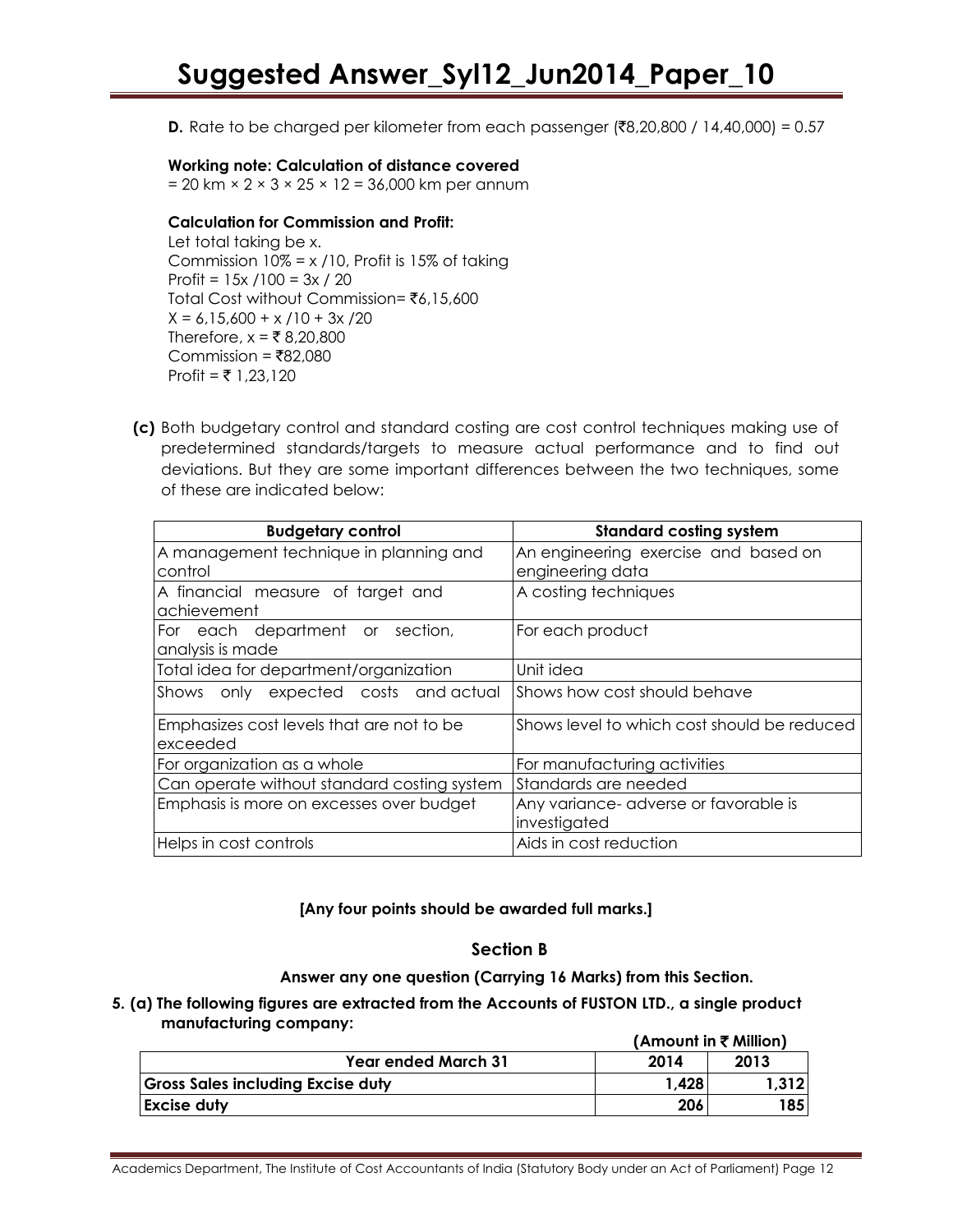| <b>Raw materials consumed</b>                   | 798          | 682 |
|-------------------------------------------------|--------------|-----|
| <b>Direct wages</b>                             | 25           | 19  |
| <b>Power and fuel</b>                           | 21           | 17  |
| <b>Stores and spares</b>                        | 4            |     |
| Depreciation charged to production cost centres | 11           |     |
| <b>Factory overheads:</b>                       |              |     |
| <b>Salaries and wages</b>                       | 4            |     |
| <b>Depreciation</b>                             | $\mathbf{2}$ |     |
| <b>Rates and Taxes</b>                          |              |     |
| <b>Other overheads</b>                          | 4            | 3   |
| <b>Administrative overheads:</b>                |              |     |
| <b>Salaries and wages</b>                       |              |     |
| <b>Rates and Taxes</b>                          |              |     |
| Other overheads                                 | 115          | 104 |
| <b>Selling and Distribution overheads:</b>      |              |     |
| <b>Salaries and wages</b>                       | 5            | 4   |
| <b>Packing and Forwarding</b>                   | 4            | 3   |
| <b>Depreciation</b>                             |              |     |
| <b>Other overheads</b>                          | 87           | 75  |
| <b>Interest</b>                                 | 60           | 47  |
| <b>Bonus and Gratuity</b>                       | 8            | 6   |

**You are required to compute the following ratios as stipulated in PAR-9 of the Annexure to Cost Audit Report under the Companies (Cost Audit Report) Rules 2011 for the year ended March 31,2014 and 2013.** 

- **(i) Profit Before Tax (PBT) to Value Added.**
- **(ii) Value Added to Net Sales.**
- **(iii) Profit Before Tax (PBT) to Net Sales. 4+4+1+1+2=12**

**(b) FUTURA LTD. a Manufacturing Company is exporting 80% of its Sales and 20% is domestic sales. Can this company be exempted from the mandatory Cost Audit? 4**

### **Answer:**

**5. (a)** 

### **FUSTON LTD.**

### **CALCULATION OF PEOFIT BEFORE TAX (PBT)**

| Year ended March, 31:                       | 2014                  | 2013  |
|---------------------------------------------|-----------------------|-------|
|                                             | (Amount in ₹ Million) |       |
| <b>Gross Sales inclusive of Excise Duty</b> | 1,428                 | 1,312 |
| Less: Excise Duty                           | 206                   | 185   |
| Net Sales<br>(A)                            | 1,222                 | 1,127 |
| Cost of Sales:                              |                       |       |
| Raw material consumed                       | 798                   | 682   |
| <b>Direct Wages</b>                         | 25                    | 19.   |
| Power and Fuel                              | 21                    |       |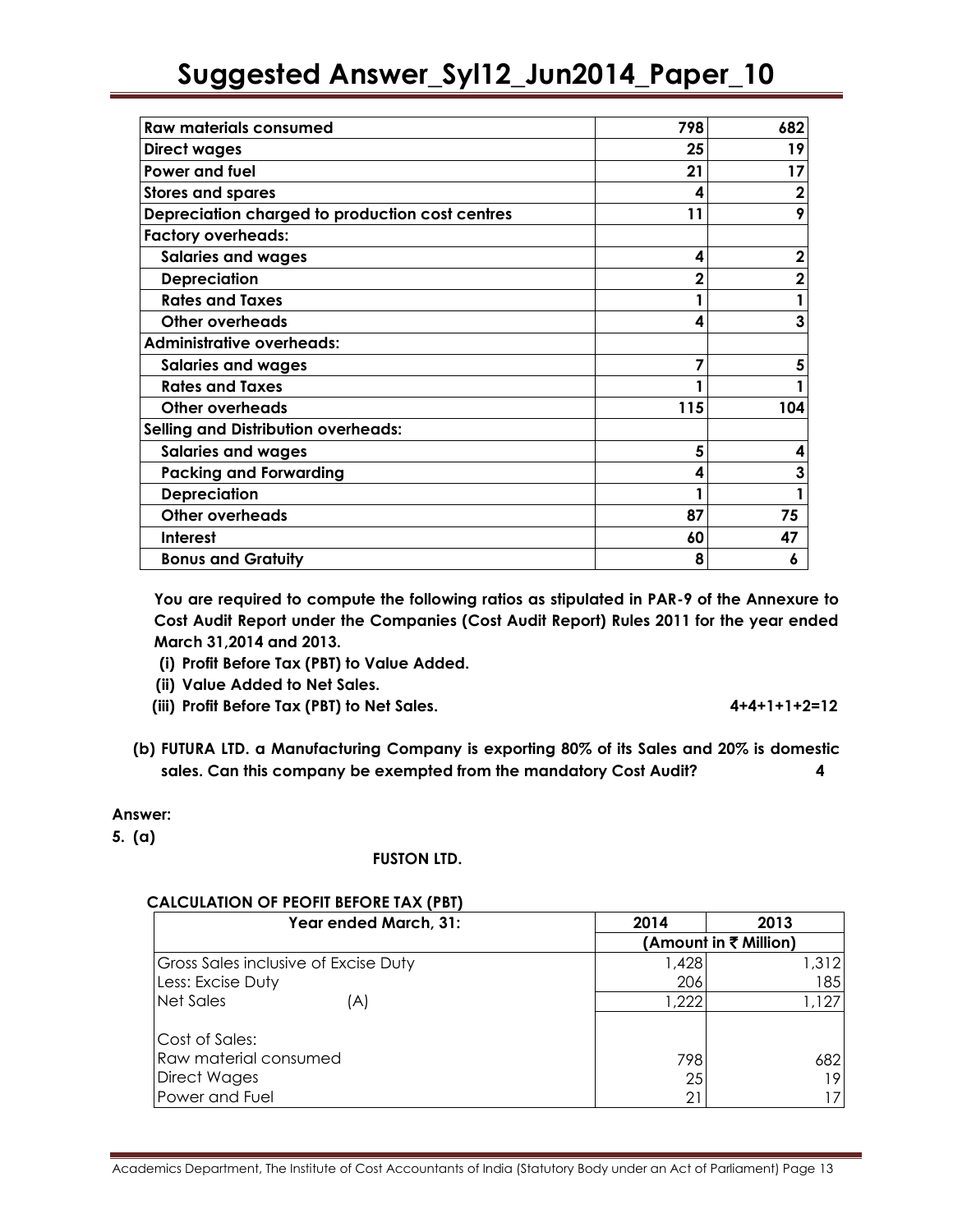| Stores & Spares                             |       |     |
|---------------------------------------------|-------|-----|
| Depreciation charged to production centers  |       |     |
| Factory overheads (including depreciation): |       | 8   |
| Administration overheads:                   | 123   | 110 |
| Selling and Distribution overheads          | 97    | 83  |
| (including depreciation)                    | 60    |     |
| Interest                                    |       |     |
| <b>Bonus and Gratuity</b>                   | 1,158 | 983 |
| Total<br>(B)                                |       |     |
| Profit before tax (PBT) (A-B)               | 64    | 44  |

### **Calculation of Value Added:**

| Year ended March, 31:                               |  | 2014                  | 2013       |
|-----------------------------------------------------|--|-----------------------|------------|
|                                                     |  | (Amount in ₹ Million) |            |
| Net Sales<br>A)                                     |  | 1.222                 | 1,127      |
| Less: Cost of Brought out of Inputs:                |  |                       |            |
| Direct materials consumed                           |  | 798                   | 682        |
| Stores & spares                                     |  |                       |            |
| Power and fuel                                      |  | 21                    |            |
| Overheads (exclusive salaries, wages, rates & taxes |  | 210                   | 185        |
| and depreciation, Interest, Bonus, Gratuity)        |  |                       |            |
| Total cost of Brought out of inputs<br>(B)          |  | 1,033                 | 886        |
| Value Added<br>A-B)                                 |  | 189                   | $24^\circ$ |

 Note: "Value Addition" is defined in Para- 8 of the companies (cost audit report) Rules 2011 as the difference between Net output value (Net sales) and cost of boughout material and services for the product under reference"

| Year ended March, 31:                                   | 2014                  | 2013                            |
|---------------------------------------------------------|-----------------------|---------------------------------|
|                                                         | (Amount in ₹ Million) |                                 |
| (i) Profit before tax (PBT) to value added as (%)       |                       | $(64/189)x100$ $(144/241)x100$  |
|                                                         | 33.86%                | 59.75%                          |
| (iii) Value added to net Sales as (%)                   |                       | (189/1,222)x100 (241/1,127)x100 |
|                                                         | $15.47\%$             | 21.38%                          |
| (%)    iii) Profit before tax (PBT) to net sales as (%) |                       | (64/1,222)x100 (144/1,127)x100  |
|                                                         | $5.24\%$              | 12.78%                          |

**(b)** The exemption from mandatory cost audit is available only to those 100% EOUs who are registered under the policy document as per the Foreign Trade Policy and which are functioning within the permissible approved limit as per the said Policy. The DTA (Domestic Tariff Area) sales should not exceed the permissible limits as per the policy in force.

If the percentage of domestic sales is within the DTA limit, the company will be exempted from mandatory cost audit. It may be noted that if DTA sales for any year exceeds the permissible limits, then the exemption from cost audit available to the unit shall be withdrawn and the unit will be subjected to cost audit in accordance with the provisions of applicable rules/orders starting with the year in which exemption stood withdrawn and for every subsequent year thereafter.

Academics Department, The Institute of Cost Accountants of India (Statutory Body under an Act of Parliament) Page 14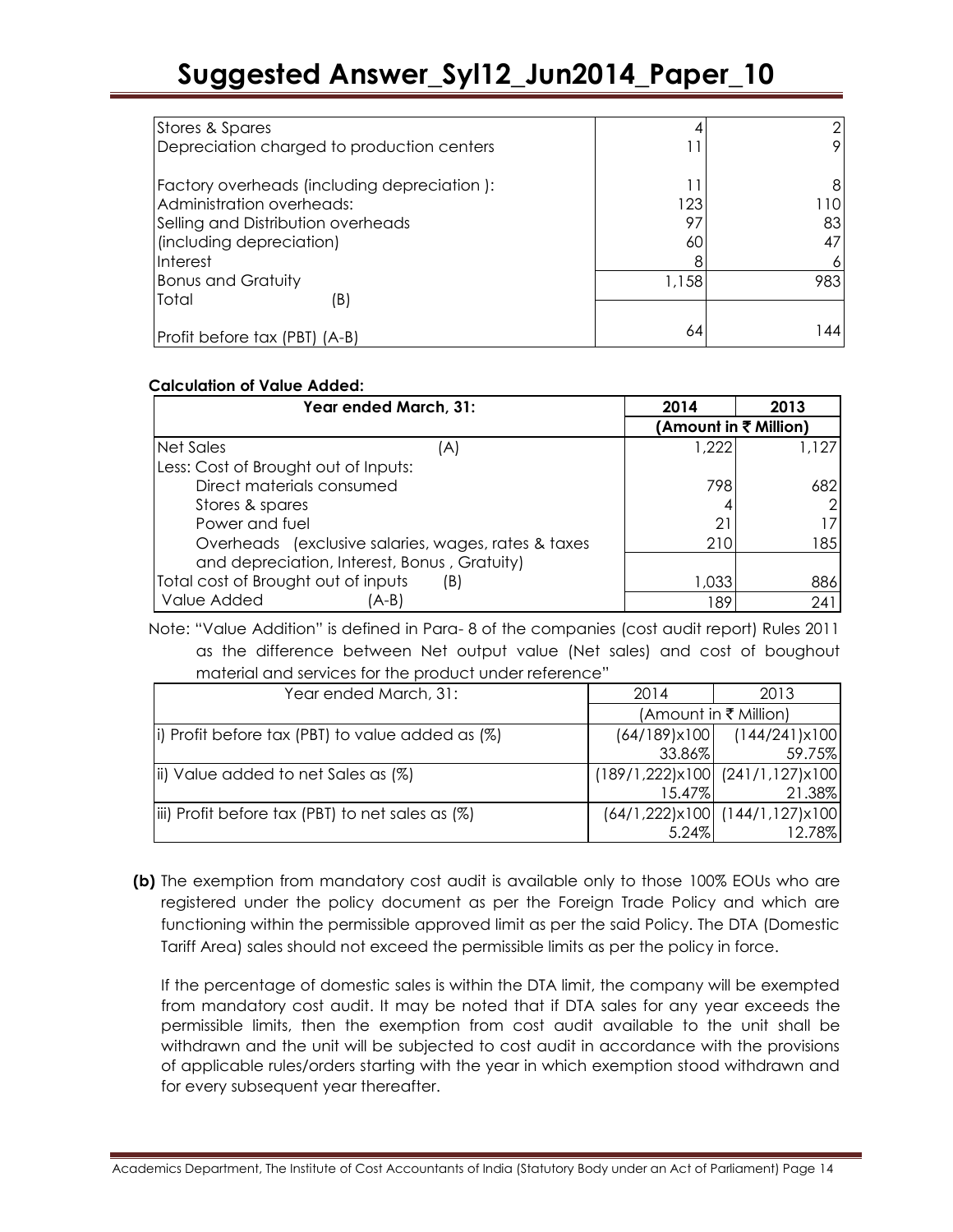- **6. (a) Whether a Cost Auditor can be appointed as internal auditor of the company. Whether there is any restriction on the Cost Auditor to accept assignments from a company where he is the Cost Auditor. (3+1)=4**
	- **(b) Whether Separate Form 23C is required to be filed by a Company having two or more different types of products covered under Cost Audit? 2**
	- **(c) The following Figures are extracted from the Financial Accounts of VIKAS TEXTILES LTD. manufacturing a standard product for the year ended March 31, 2014.**

| <b>Particulars</b>                          | ₹      | ₹         |
|---------------------------------------------|--------|-----------|
| <b>Sales (24,000 units)</b>                 |        | 24,00,000 |
| <b>Material Consumed</b>                    |        | 10,96,000 |
| <b>Wages</b>                                |        | 6,04,000  |
| <b>Factory Overheads</b>                    |        | 3,32,000  |
| <b>Administrative Overheads</b>             |        | 1,52,960  |
| <b>Selling &amp; Distribution Overheads</b> |        | 1,80,000  |
| <b>Preliminary Expenses</b>                 |        | 14,000    |
| Interest on Loan                            |        | 10,000    |
| Stock of Finished Goods (800 units)         |        | 64,000    |
| Work- in- Progress as on 31.03.2014         |        |           |
| <b>Materials</b>                            | 33,600 |           |
| <b>Wages</b>                                | 14,400 |           |
| <b>Factory overheads</b>                    | 8,000  | 56,000    |
| <b>Dividend received</b>                    |        | 7,200     |

**In the Cost Accounts, Factory overheads have been charged to the production at 20% on Prime Cost; Administrative Overhead at** `**6 per unit on total units produced.**

**Selling and distribution overheads at** `**8 per unit on total units sold.**

**Required:**

- **(i) Prepare Costing and Financial Profit and Loss Accounts for the year ended March 31, 2014 and**
- **(ii) Reconcile the differences in the Profit in the two sets of accounts. 3+4+3=10**

### **Answer:**

**6. (a)** A cost Auditor cannot render any services to the company whether acting individually or through the same firm or through other groups firms where he or any partner has any common interest, relating to:

(i) Design and implementation of cost accounting system; or

(ii) The maintenance of cost accounting records, or

(iii)Act as internal auditor,

However, a cost auditor can certify the compliance report or provide any other services as may be assigned by the company, excluding the services mentioned above.

**(b)** The company would be required to file individual form 23C for each product under reference even if the same auditor is appointed for all the products.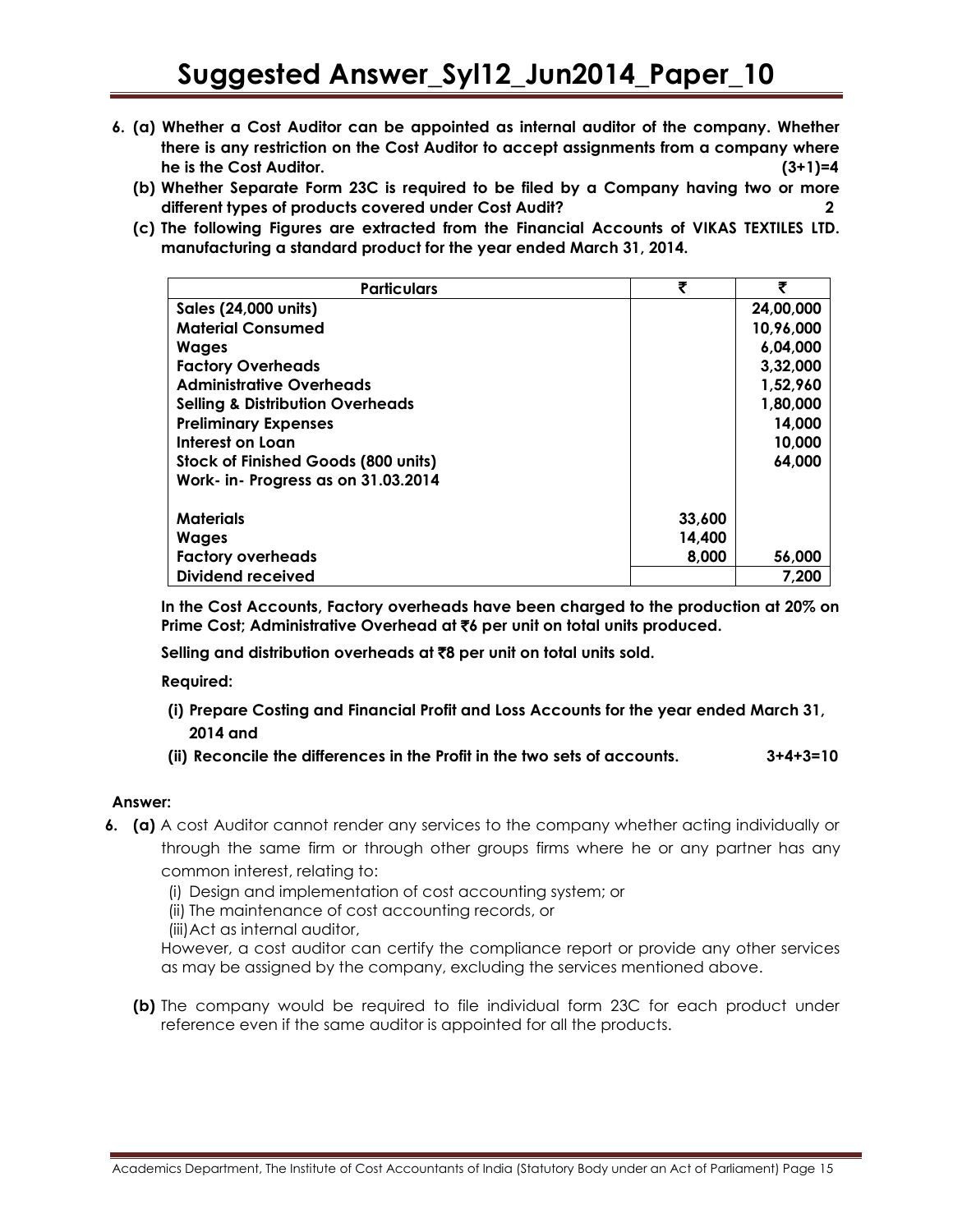| (c)                                                            |        | <b>VIKAS TEXTILE LTD.</b> |                    |           |
|----------------------------------------------------------------|--------|---------------------------|--------------------|-----------|
| Costing Profit & Loss Account for the Year Ended March 31,2014 |        |                           |                    |           |
| <b>Particulars</b>                                             |        | Amount(₹)                 | <b>Particulars</b> | Amount(₹) |
| Materials consumed<br>To                                       |        | 10,96,000 By Sales        |                    | 24,00,000 |
| Wages                                                          |        | 6,04,000                  |                    |           |
| Prime cost:                                                    |        | 17,00000                  |                    |           |
| To factory overheads (at 20% of                                |        |                           |                    |           |
| prime cost                                                     |        | 3,40,000                  |                    |           |
| Gross works cost:                                              |        | 20,40,000                 |                    |           |
| Less: Closing stock of WIP                                     |        |                           |                    |           |
| <b>Materials</b>                                               | 33,600 | (57,600)                  |                    |           |
| Wages                                                          | 14,400 |                           |                    |           |
| <b>Factory Overhead</b>                                        | 9600   |                           |                    |           |
| (20% of 48,000)                                                |        |                           |                    |           |
| <b>Works cost</b>                                              |        | 19,82,400                 |                    |           |
| To Administrative overhead                                     |        | 1,48,800                  |                    |           |
| (24000+800) units × 6                                          |        |                           |                    |           |
| <b>Cost of production</b>                                      |        | 21,31,200                 |                    |           |
| Less: Closing stock of finished                                |        |                           |                    |           |
| goods (2131200/24800)x 800                                     |        | (68, 748)                 |                    |           |
| <b>Cost of Goods Sold</b>                                      |        | 20,62,452                 |                    |           |
| To: Selling & distribution                                     |        | 1,92,000                  |                    |           |
| overheads(24000x8)                                             |        |                           |                    |           |
| <b>Cost of Sales</b>                                           |        | 22,54,452                 |                    |           |
| To Balance C/d (profit)                                        |        | 1,45,548                  |                    |           |
|                                                                |        | 24,00,000                 |                    | 24,00,000 |
|                                                                |        |                           |                    |           |

### **Financial Profit & Loss Account For The Year Ended March31, 2014**

 $[3,40,000 - 3,32,000]$ 

| <b>Particulars</b>          | Amount    | <b>Particulars</b>                  | Amount    |
|-----------------------------|-----------|-------------------------------------|-----------|
| To Materials consumed       |           | 10,96,000 By Sales (24,000 units)   | 24,00,000 |
| To Wages                    |           | 6,04,000 By Stock of finished goods | 64,000    |
| To Factory overheads        | 3,32,000  | (800 units)                         |           |
| To Administrative overheads | 1,52,960  | Work in progress                    |           |
| To Selling & distribution   | 1,80,000  | Materials<br>33,600                 |           |
| overheads                   |           | Wages<br>14,400                     |           |
| To Preliminary expenses     | 14,000    | Factory expenses 8,000              |           |
| To Interest on loan         | 10,000    |                                     | 56,000    |
| To Balance c/d (net profit) |           | 1,38,240 By Dividend received       | 7,200     |
|                             | 25,27,200 |                                     | 25,27,200 |

| Statement of Reconciliation As On March 31, 2014                                                                                               |        |               |
|------------------------------------------------------------------------------------------------------------------------------------------------|--------|---------------|
| <b>Particulars</b>                                                                                                                             | Amount | <b>Amount</b> |
| Profit as per cost accounts<br>Add: Dividends received - excluded from cost A/cs<br>Add: Over-absorption of factory overheads in cost accounts | 7.200  | 1,45,548      |

8,000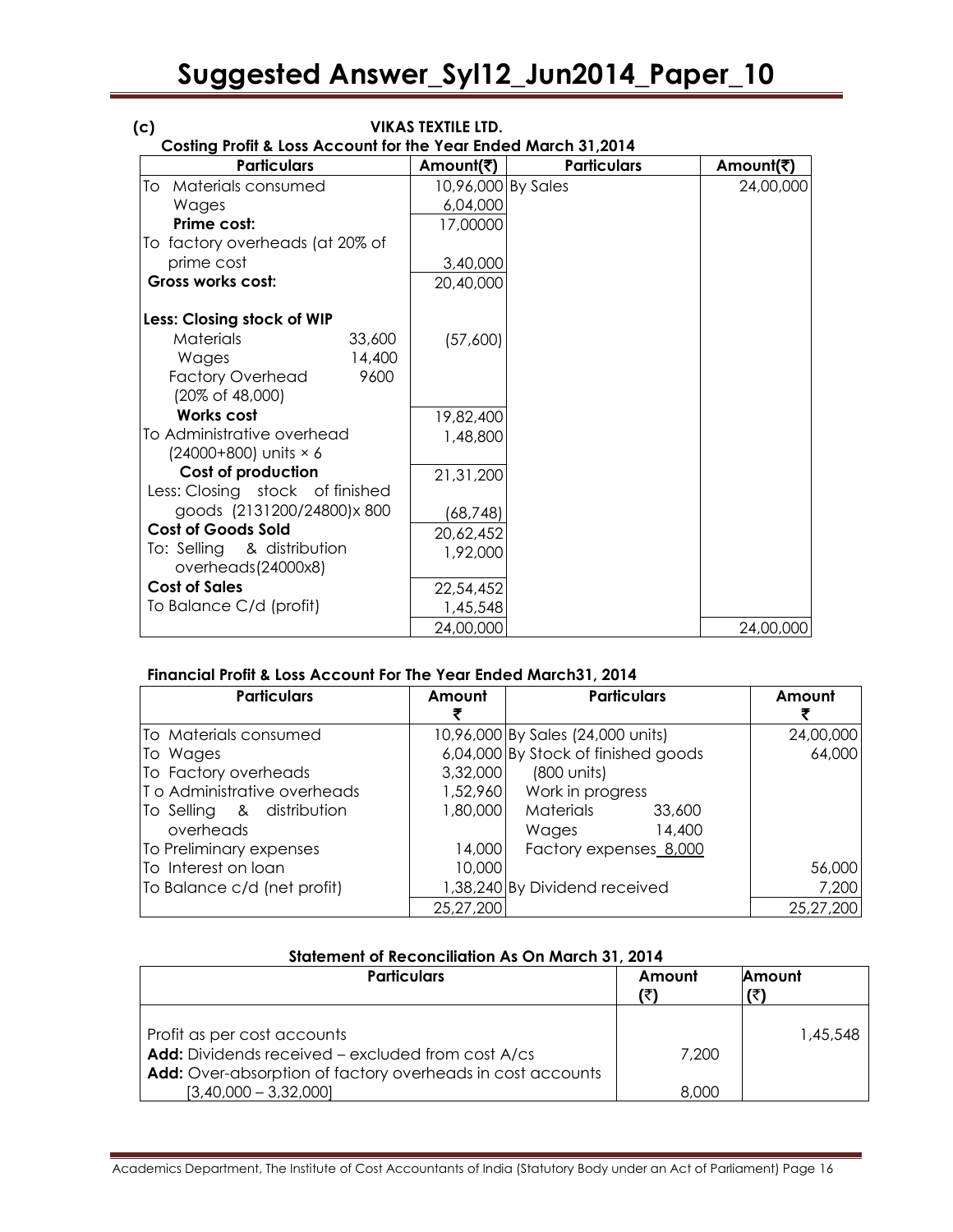| Add: Over-absorption of selling & distribution overheads in<br>cost accounts [1,92,000 - 1,80,000]                                                                                  | 12,000           | 27,200   |
|-------------------------------------------------------------------------------------------------------------------------------------------------------------------------------------|------------------|----------|
| Less: Preliminary expenses excluded from cost accounts<br>Less: Interest on loan-not included in cost accounts<br><b>Less:</b> Under-absorption of Administrative overheads in cost | 14,000<br>10,000 |          |
| accounts [1,52,960 - 1,48,800]                                                                                                                                                      | 4,160            |          |
| Less: Over-valuation of closing stock of finished goods in cost<br>accounts [68,748 - 64,000]<br>Less: Over-valuation of closing stock of W.I.P. in cost accounts                   | 4,748            |          |
| $[57,600 - 56,000]$                                                                                                                                                                 | 1,600            |          |
|                                                                                                                                                                                     |                  | (34,508) |
| <b>Profit as per Financial Accounts</b>                                                                                                                                             |                  | 1.38.240 |

### **Section C**

**Answer any two questions (Carrying 12 Marks each) from this Section.**

**7.(a) State the exception of Law of Demand. 4**

**(b) RIDHAM LTD. produces consumer goods. The cost function of the company is** 

 $C = \frac{1}{3}x^3 + 5x^2 + 28x + 10$  $\frac{1}{2}x^3 + 5x^2 + 28x + 10$ ,

**Where C is the total cost and x is the output. A tax at the rate of** `**2 per unit of imposed and the company adds it to the cost. If the demand function is given by P= 2530 – 5x. Where** `**P is the price per unit of output, find the profit maximizing output and the price at this level. 4**

**(c) ANUSA TRAVEL Ltd. a tour operator company charges** `**136 per passenger for 100 passengers with a discount of** `**4 for each 10 (Ten) passengers in excess of 100. Determine the number of passengers that will maximize the amount of money the Anusa Travel Ltd. receives. 4**

### **Answer:**

### **7.(a) The following are the exceptions to the Law of Demand**

- (i) **Giffen Paradox**: According to Giffen, even though the price, for necessary goods rise, the demand for them will not decrease. These goods are called "Giffen Goods".
- (ii) **Prestigious goods** : The law of demand will not operate in case of prestige goods like diamonds, cars etc., The demand for these does not decrease with the rise in the price, as these goods are attached with prestige.
- (iii) **Speculative Business**: The law of demand does not operate in case of the speculative business. If people think that the prices of goods increase in the future, now they will buy more units of that commodity. This is against the law of demand.
- (iv) **Trade Cycles**: The law of demand does not operate in periods of trade cycles. During the prosperity period, people may buy more goods at higher prices. In periods of depression, people buy fewer goods even though the prices are less.
- (v) **Ignorance of the Consumers:** The law of demand is not applicable in case of the ignorant consumers. By ignorance, people think that high priced goods are qualitative goods. Therefore the consumers would buy the goods even at high price.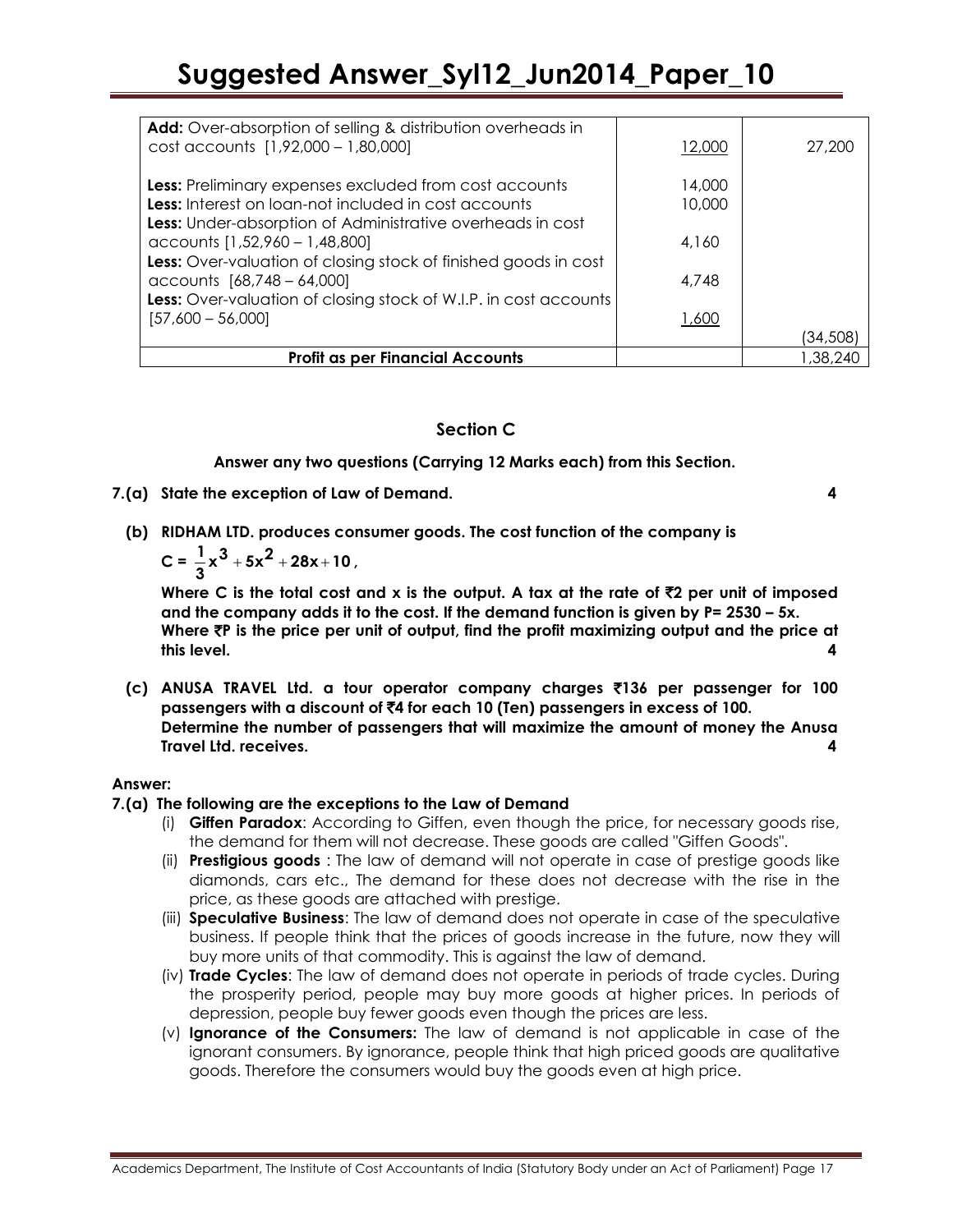### **(b) RIDHAM LTD.**

Here the cost function C =  $\frac{1}{3}x^3 + 5x^2 + 28x + 10$ .

Taking into account the tax aspect, total cost function becomes:

 $\frac{1}{3}$ x<sup>3</sup> – 5x<sup>2</sup> + 30x+10, xbeing the output  $C = \frac{1}{2}x^{3} - 5x^{2} + 30x + 10$ , x being the output.

Total revenue R, due to sale of x units is given by:  $R = p x = (2,530 - 5x)x = 2530x - 5x^2$ 

If P be the profit, then P= R – C:

$$
=2,530x - 5x^{2} - \left[\left(\frac{1}{3}x^{3} - 5x^{2} + 30x + 10\right)\right]
$$
  
P = 2,500x -  $\frac{1}{3}x^{3} - 10$   
Or,  $\frac{dP}{dx} = \frac{d}{dx}(2,500x - \frac{1}{3}x^{3} - 10) = 2,500 - x^{2}$   
If profit is maximum  $\frac{dP}{dx} = 0$  and  $\frac{d^{2}P}{dx^{2}} = -ve$ 

Now, 
$$
\frac{dp}{dx} = 0
$$
 gives, 2,500-x<sup>2</sup> = 0  
or, x<sup>2</sup> = 2,500 i.e. x = ±50 [(-) 50 is to be ignored]

$$
\frac{d^2P}{dx^2} = -2x \rightarrow \text{ Which remains negative for } x = 50
$$
  
Hence, Profit is maximum when the output is 50 units.  
Required price is given by  

$$
P|_{x=50} = |2530 - 5x|_{x=50}
$$

$$
= 2530 - 5 \times 50
$$

$$
= 2530 - 250
$$

$$
= ₹2280
$$

### **(c) ANUSA LTD**

If x be the required number of passengers, the revenue from each passenger is

$$
136 - \frac{4}{10}(x - 100)
$$
 for x \ge 100

ifR be the totalRevenue,then

$$
R = rx = x{136 - \frac{4}{10}(x - 100)} = 136x - \frac{2}{5}x^{2} + 40x
$$

$$
= 176x - \frac{2}{5}x^{2}
$$

For R to be maximum,  $\frac{u}{v}$  =0, and  $\frac{u}{v}$  =-ve dx  $\frac{dR}{dx}$  =0, and  $\frac{d^2R}{dx^2}$ dR 2 2 =0, and  $\frac{u}{2}$  =-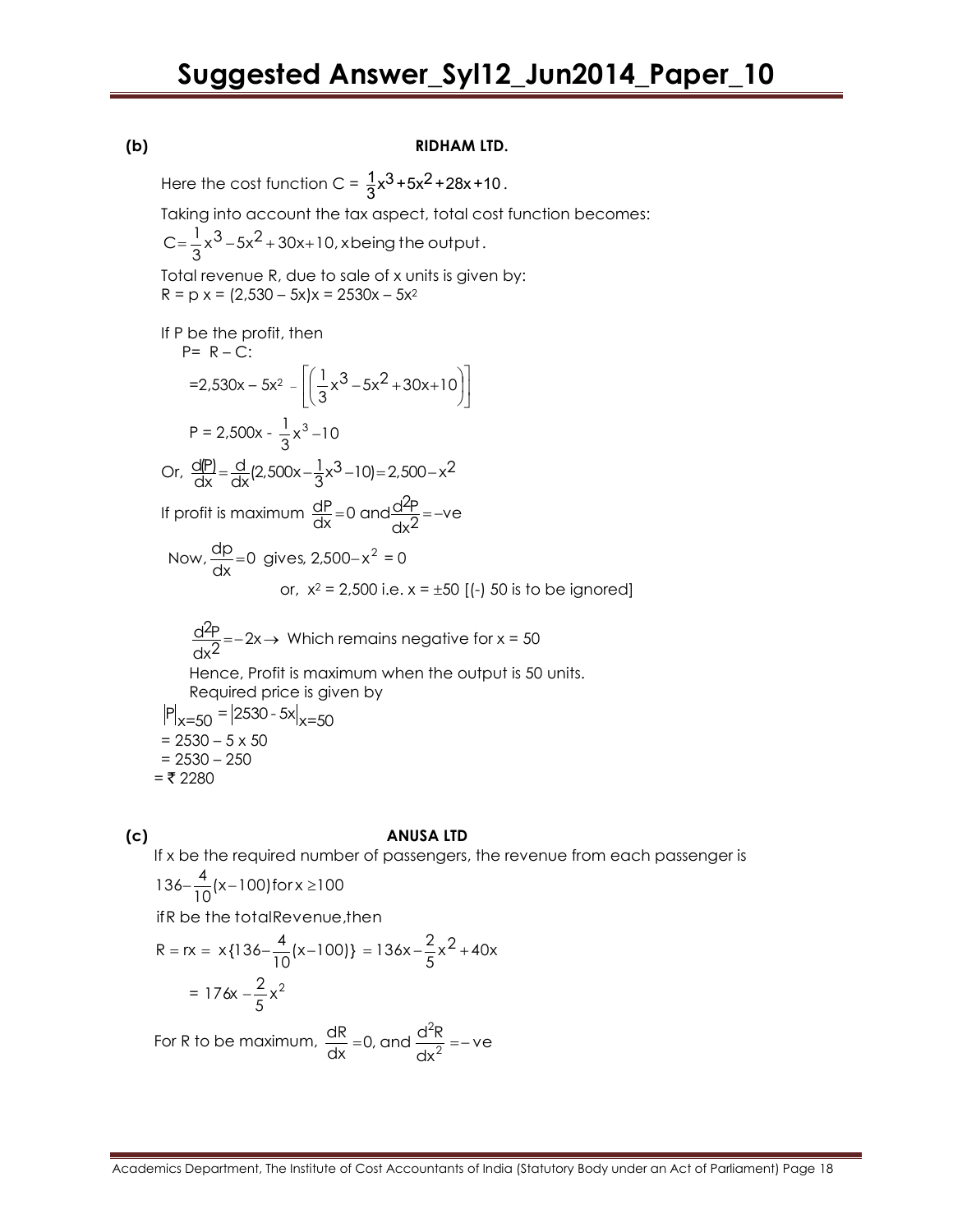$$
\frac{dR}{dx} = 0, \text{ gives } \frac{d}{dx} (176x - \frac{2}{5}x^2) = 0
$$
  
or,  $176 - \frac{4}{5}x = 0$ ,  $x = \frac{5 \times 176}{4} = 220$   

$$
\frac{d^2R}{dx^2} = -\frac{4}{5} = -ve \text{ for } x = 220
$$

Thus R is maximum for  $x = 220$ Hence Required number of passenger is 220.

**8.(a) Demand functions for two Commodities**

$$
x_1 = \frac{4}{P_1^2 P_2}
$$
 and  $x_2 = \frac{16}{P_1 P_2^2}$ 

**Where x<sup>1</sup> and x<sup>2</sup> are quantities of demand for two commodities respectively, P<sup>1</sup> and P<sup>2</sup> being their units' prices.**

**Examine whether the commodities are complementary or competitive. 4**

**(b) BATRON LTD. a monopolist aims at profit maximization. The fixed cost of the firm is** `**200 and the average variable cost of the firm is constant at** `**30 per unit. Batron Ltd. sells goods in Punjab & Haryana and estimated demand function for the goods in Punjab & Haryana are as under:**

$$
P_P = 40 - 2.5 Q_P
$$
  
\n $P_H = 120 - 10 Q_H$   
\nIf the price discrimination is practicised by Batron Ltd., what v

**If is discriminal is profit maximizing output? 4**

**(c) What are the assumptions of COURNOT'S SOLUTION to Duopoly pricing? 4**

### **Answer:**

**8. (a)** Demand functions for two Commodities are

$$
x_1 = \frac{4}{P_1^2 P_2}
$$
  
\nOr,  $x_1 = 4|p_1^{-2} \cdot p_2^{-1}$   
\n
$$
\frac{\partial x_1}{\partial p_2} = 4p_1^{-2} - 1(p_2)^{-2} = \frac{-4}{P_1^2 \cdot P_2^2}
$$
  
\n
$$
x_2 = \frac{16}{P_1 P_2^2}
$$
  
\nOr  $x_2 = 16|p_1^{-1} \cdot p_2^{-2}$   
\n
$$
\frac{\partial x_2}{\partial p_1} = 16p2^{-2} \cdot (-1p_1^{-2}) = \frac{-16}{P_1^2 \cdot P_2^2}
$$

Hence,

$$
=-\frac{16}{P_1^2 P_2^2}<0
$$

Since 1 2 2 1 P  $\frac{x_1}{P_2}$  and  $\frac{\delta x}{\delta P}$ x δ  $\delta$  $\delta$  $\frac{\delta x_1}{\delta x_2}$  are < 0, a decrease in either price corresponds to an increase in both

the demands. Hence the Commodities are complementary.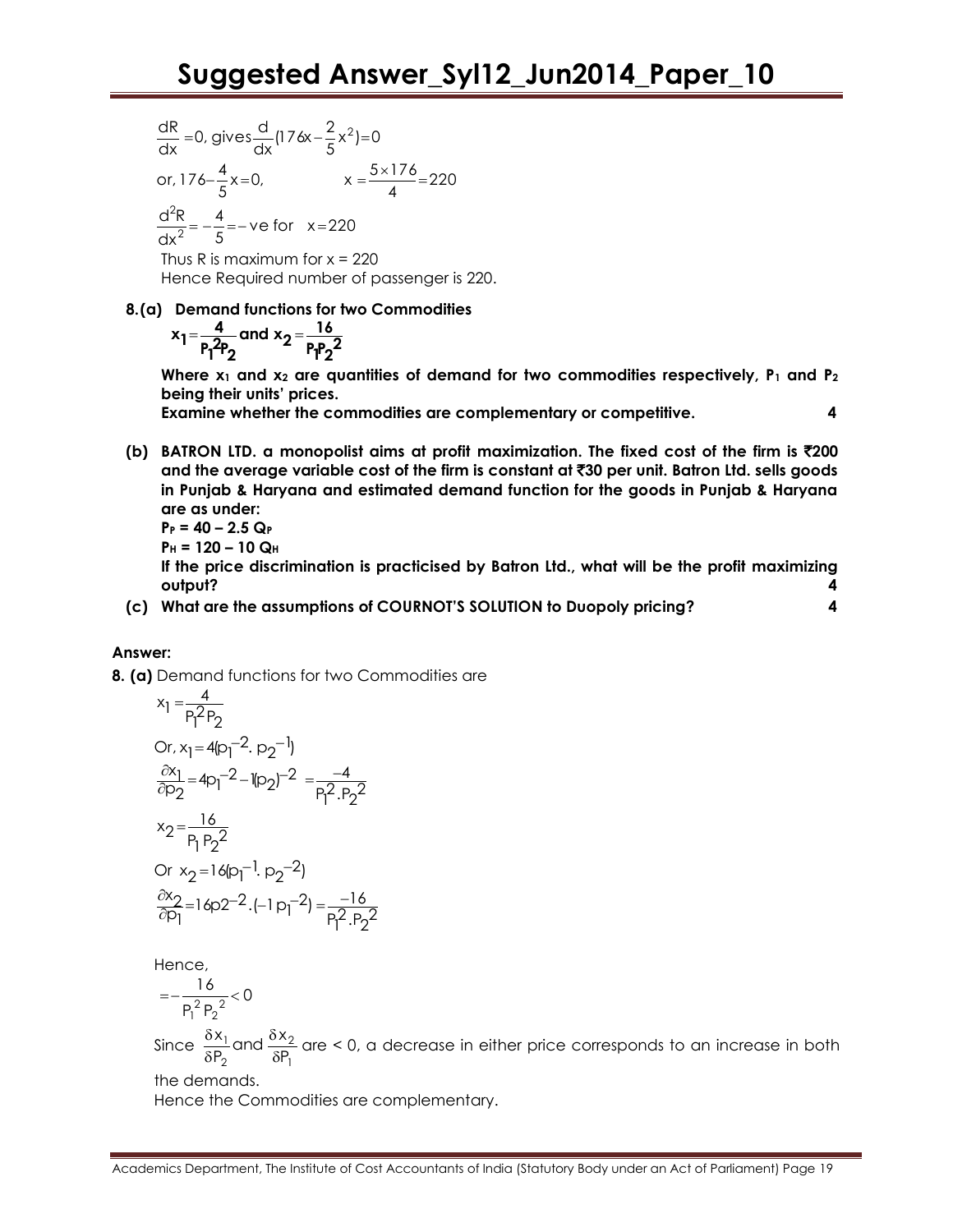**(b)** When price discrimination is practiced profit maximizing condition is

$$
MR_P = MC
$$
 (1) for Punjab  
\n $MR_H = MC$  (2) for Haryana  
\nNow,  $P_P = 40 - 2.5 Q_P$   
\n $TR_P = 40 Q_P - 2.5 Q^2_P$   $MR_P = \frac{d}{dQ_P}(40 Q_P - 2.5 Q^2_P)$   
\n $MR_P = 40 - 5Q_P$   
\nAnd  $P_H = 120 - 10 Q_H$   
\n $TR_H = 120 Q_H - 10Q^2_H$   $MR_H = \frac{d}{dQ_H}(120 Q_H - 10 Q^2_H)$   
\n $MR_H = 120 - 20 Q_H$ 

Since average variable cost is constant at  $\bar{c}30$  per unit, then

 $MC = 30$  $40 - 5Q_P = 30$  $Q_P = 2$  units &  $120 - 20Q_H = 30$ i. e. Q $_{\rm H}$  =  $\frac{78}{20}$  $\frac{90}{20}$  = 4.5 units.

Thus profit maximizing output in Punjab will be 2 units and Haryana will be 4.5 units. Thus profit maximizing output for the monopolist:  $2 + 4.5 = 6.5$  units.

- **(c)** A. A. Cournot, a French economist was found solution to duopoly pricing in 1838. His model is based on the following assumptions:
	- (i) Total output must be sold out.
	- (ii) Two sellers produce and sell a homogenous product.
	- (iii) The number of buyer is large.
	- (iv) Each seller knows the demand curve for his product.
	- (v) The cost of production is assume to be zero.
	- (vi) Each supplier takes the supply of his rival to be constant.
	- (vii) Each accepts the market demand for his product.
	- (viii) Each seller aims at maximum revenue.
- **9.(a) BURNET LTD. sells output in a perfectly Competitive Market. The average variable cost function of Burnet Ltd. is :**

 $AVC = 300 - 40Q + 2Q^2$ 

**Burnet Ltd. has an obligation to pay** `**500 irrespective of the output produced. What is the price below which Burnet Ltd. has to shut down its operation in the short run? 4**

- **(b) Discuss briefly the degree of price discrimination as distinguished by famous Economist Prof. Pigou. 4**
- **(c)** The demand and supply function under perfect competition are  $y = 50 x^2$  and  $y = 2(x^2+1)$ **respectively. Find the price under Market Equilibrium and producer's Surplus. 4**